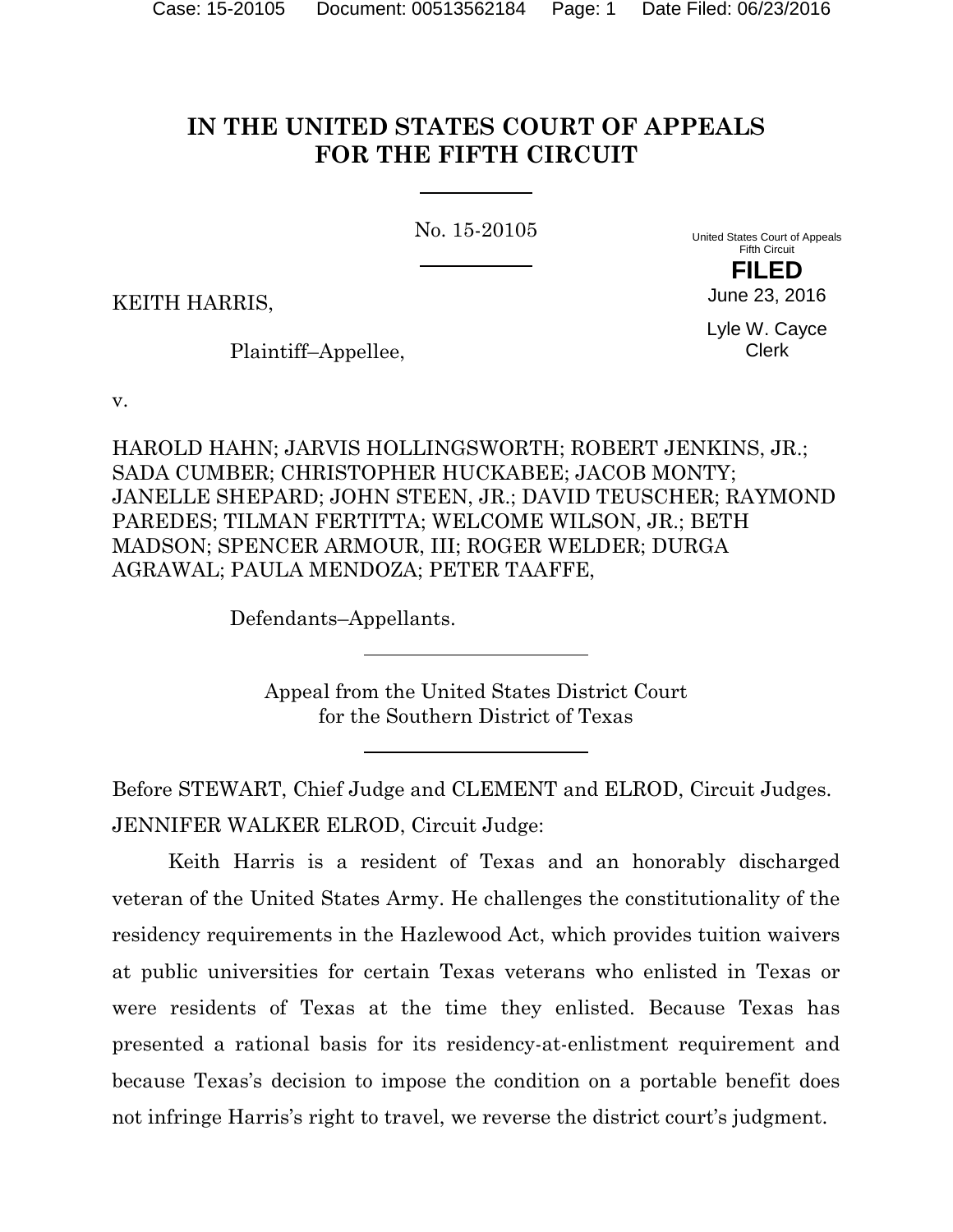### No. 15-20105

## **I.**

The Hazlewood Act, first passed in 1923, allows certain classes of veterans to attend public universities in the state of Texas free of charge.[1](#page-1-0) Tex. Educ. Code § 54.341. The Act grants qualifying veterans 150 hours of tuition-free credit at Texas's public universities, provided the veterans are not also receiving federal education benefits. *Id*. § 54.341(a)–(c), (e). In order for a veteran to qualify for benefits, the Act requires that the applicant:

entered the service at a location in this state, declared this state as the person's home of record in the manner provided by the applicable military or other service, or would have been determined to be a resident of this state for purposes of [in-state tuition] at the time the person entered the service.

Id.  $\S$  54.341(a).<sup>[2](#page-1-1)</sup> The Act only applies to veterans honorably discharged from the armed forces who served during any of a number of foreign engagements, including the Persian Gulf War and the conflicts against terrorism following the attacks of September 11, 2001. *Id*. § 54.341(a)(4)(E), (F).

Harris grew up in Georgia and enlisted in the Army at age eighteen in order to serve his country and support his family. At the time of his enlistment, he was a resident of Georgia. He served in the Army for four years and was honorably discharged in 2000. During his service, Harris served abroad in Korea and received several decorations.

After his discharge he returned to Georgia, married, and started a family. In 2004, Harris moved to Texas. He expended his federal veterans' education benefits completing his undergraduate degree. In the fall of 2012,

<span id="page-1-0"></span><sup>1</sup> The Act's name honors Grady Hazlewood, a Texas State Senator who spearheaded a series of amendments in 1943 that greatly expanded the benefits offered under the Act. S. Comm. On Veterans Affairs & Military Installations, Interim Rep., 78th Leg. Interim Sess., at 6 (Tex. 2004).

<span id="page-1-1"></span><sup>2</sup> To qualify for in-state tuition, a person must have "established a domicile in this state not later than one year before the census date of the academic term in which the person is enrolled in an institution of higher education; and maintained that domicile continuously for the year preceding that date." Tex. Educ. Code  $\S$  54.052(a)(1).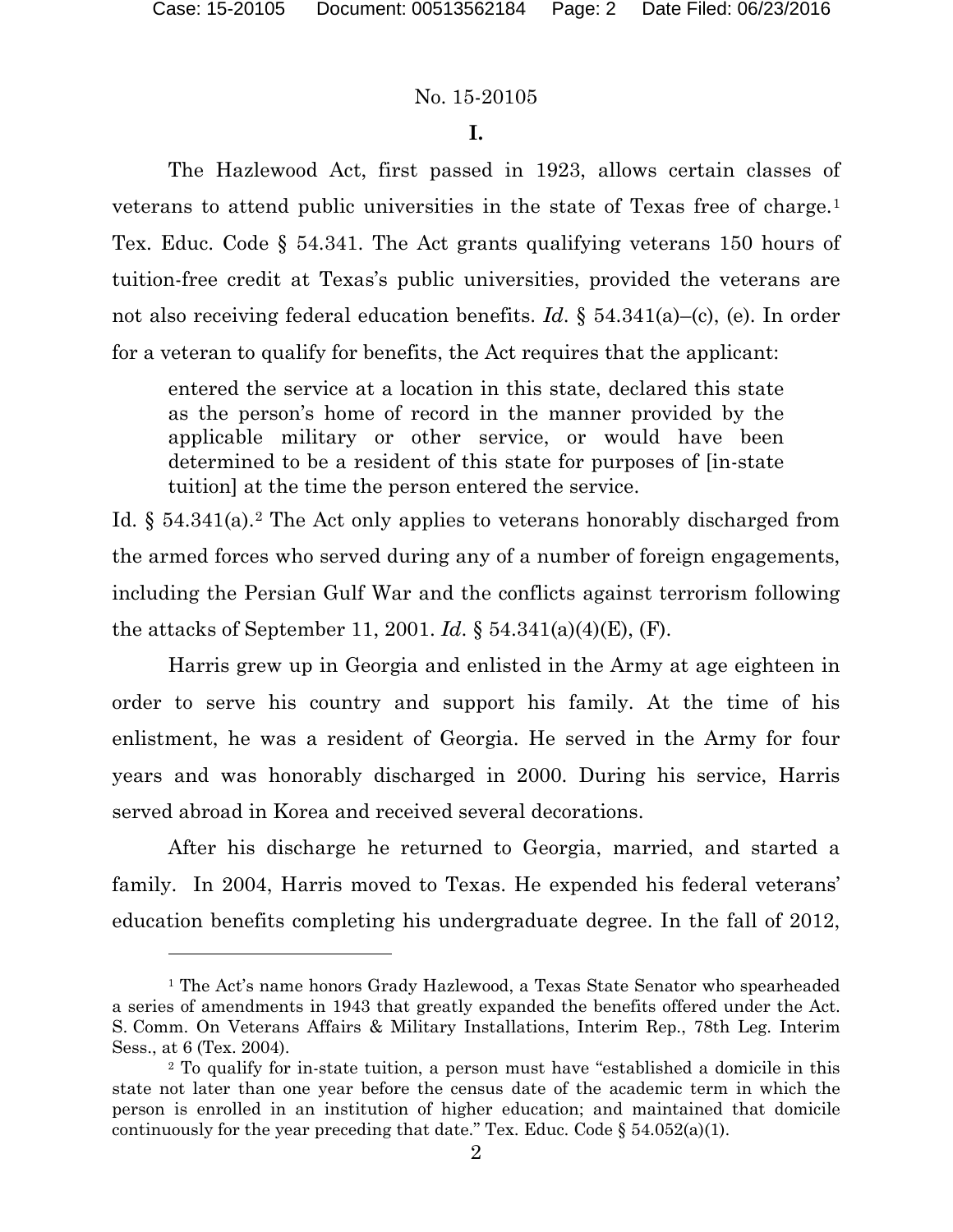## No. 15-20105

Harris began law school at the University of Houston Law Center, where he is currently in his third year. The parties agree that Harris meets all of the qualifications for Hazlewood benefits other than the residency-at-enlistment requirement.

Harris applied for Hazlewood Act benefits and was denied on the basis of his enlistment in Georgia. He sued seeking declaratory and injunctive relief requiring the University of Houston to grant him a tuition waiver for his remaining semesters.[3](#page-2-0) The district court granted summary judgment in Harris's favor. After comparing the Hazlewood Act to the statutes invalidated in *Zobel v. Williams*, 457 U.S. 55 (1982), *Hooper v. Bernalillo County*, 472 U.S. 612 (1985), and *Attorney General of New York v. Soto-Lopez*, 476 U.S. 898 (1986), the district court concluded that Texas lacked a rational basis for its fixed-point residency requirement.[4](#page-2-1) The district court considered the Act "indistinguishable from the provision in *Soto-Lopez*," and therefore concluded that Texas lacked any rational basis for providing benefits only to veterans who were residents at the time of their enlistment. *Harris v. Cantu*, 81 F. Supp. 3d 566, 574 (S.D. Tex. 2015). The district court dismissed Texas's asserted interest in promoting education by creating an incentive for Texans to graduate from high school and enlist by observing:

Promoting education plainly is a legitimate state interest, and by providing financial assistance for postsecondary education, the Act plausibly—albeit tenuously—encourages Texas high school

<span id="page-2-0"></span><sup>3</sup> Harris concedes that Texas's sovereign immunity prevents him from recovering in damages the tuition he has already paid to the University for the semesters that passed before he commenced his suit.

<span id="page-2-1"></span><sup>4</sup> Durational residency requirements are those that demand a person reside in a state for a given period of time before gaining benefits. Fixed-point residency requirements demand that at a legislatively determined moment (a specific date or event, for example, a veteran's date of enlistment) the applicant was a resident in the state. While an unsuccessful applicant can satisfy a durational residence requirement in the future, an applicant who fails to satisfy a fixed-point residence requirement cannot cure the defect with the passage of time.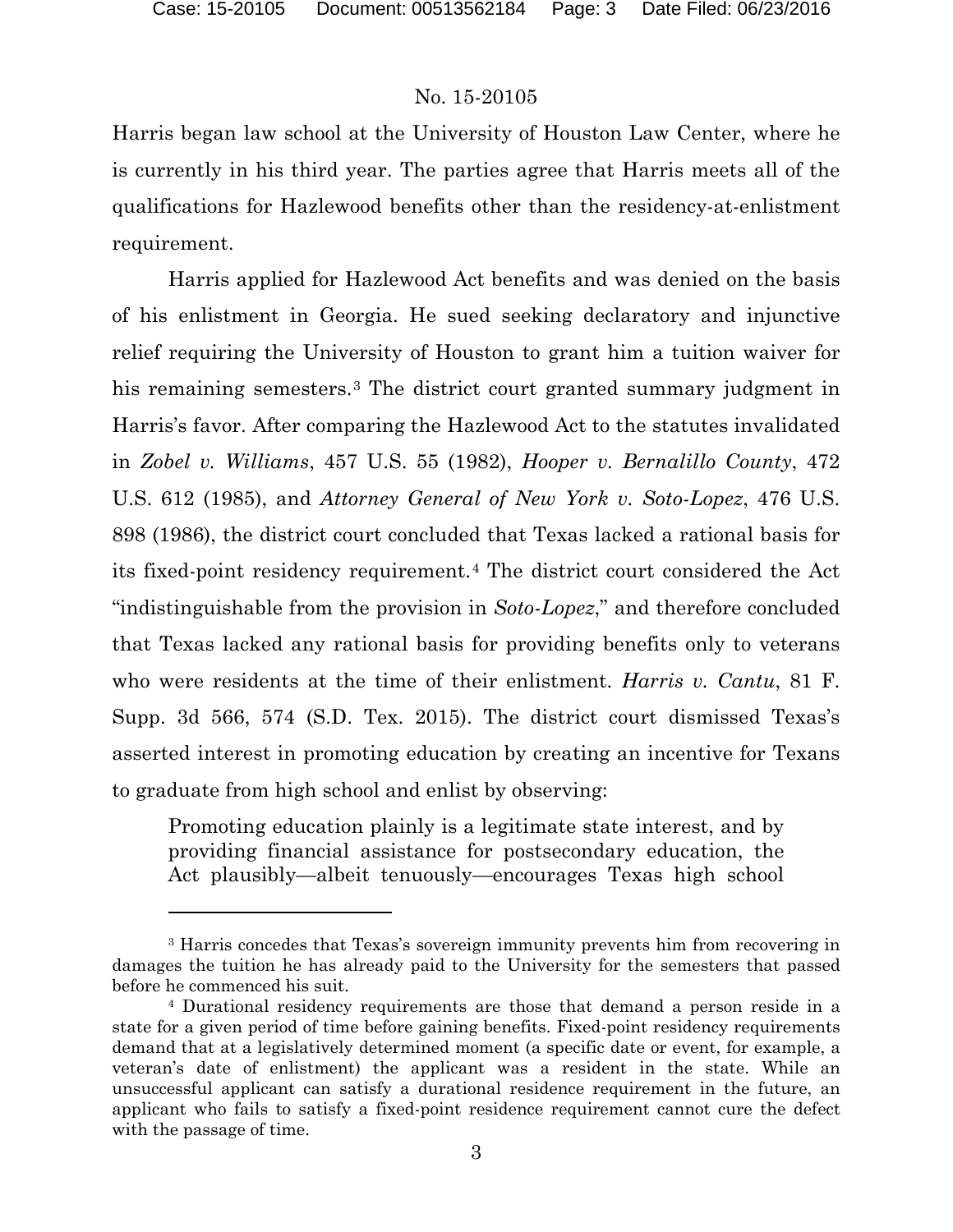students to graduate, join the military, and return to attend college and graduate school after exhausting their federal benefits. However, Plaintiff does not challenge the Act's provision of financial assistance, but rather its exclusion of Texas resident veterans who enlisted in other states, and Defendants do not explain how not providing benefits to veterans like Plaintiff furthers Texas's interest in its students' education.

*Id.* at 575 (citing *Soto-Lopez*, 476 U.S. at 909–10).

Because the district court determined the fixed-point residency requirement violated the Equal Protection Clause, the district court did not address whether it unconstitutionally restricted Harris's right to travel. The district court further determined that, under Texas law, the fixed-point residency requirement was severable from the remainder of the statute regardless of the additional costs because the fixed-point residency requirement could be removed from the statute without undermining what the district court saw as the statute's purpose: "reward[ing] honorably discharged qualified Texas veterans with educational benefits." *Id*. at 579.

For both its constitutional conclusion and its analysis on the question of severability, the district court relied on two opinions. The first, *Del Monte v. Wilson*, is a decision of the Supreme Court of California assessing the validity of a California statute conditioning certain veterans' benefits on residence in the California at the time of enlistment. 824 P.2d 632 (Cal. 1992). The second is an opinion of the Attorney General of Texas in response to a question about the Hazlewood Act. Tex. Att'y Gen. Op. No. DM-468 (1998).<sup>[5](#page-3-0)</sup>

Texas appealed.

l

# **II.**

We review a grant of summary judgment *de novo*, applying the same legal standards used by the district court. *Apache Corp. v. W & T Offshore,* 

<span id="page-3-0"></span><sup>&</sup>lt;sup>5</sup> That opinion has since been withdrawn and the Attorney General has formally issued a new opinion reaching the opposite conclusions. Tex. Att'y Gen. Op. KP-0015 (2015).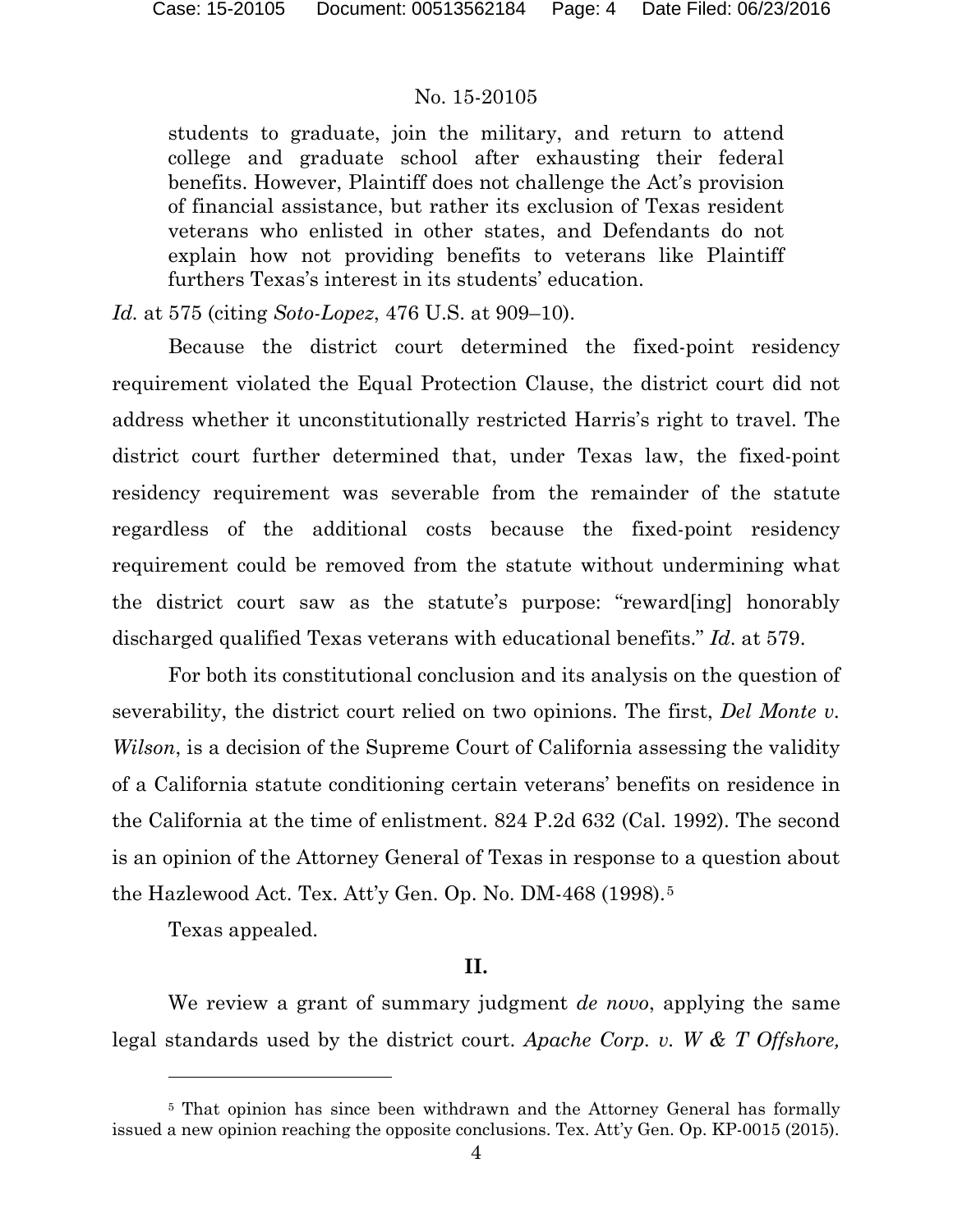*Inc.*, 626 F.3d 789, 793 (5th Cir. 2010). Federal Rule of Civil Procedure 56 provides that a court "shall grant summary judgment if the movant shows that there is no genuine dispute as to any material fact and the movant is entitled to judgment as a matter of law." Fed. R. Civ. P. 56(a). The questions presented here are purely legal as both parties agree on the relevant facts.

Harris argues that the Hazlewood Act infringes two constitutional provisions: (1) it denies him the equal protection of the laws as guaranteed by the Fourteenth Amendment; and (2) it violates his constitutional right to travel from one state to another. We examine each in turn.

#### **A.**

We begin with a brief discussion of Supreme Court precedent on state laws that distinguish between residents and non-residents. The Supreme Court has held that the Equal Protection Clause restricts the extent to which a state may discriminate between newly established and incumbent state residents in apportioning benefits. *See Saenz v. Roe*, 526 U.S. 689 (1999); *Supreme Court of Va. v. Friedman*, 487 U.S. 59 (1988); *Att'y Gen. of N.Y. v. Soto-Lopez*, 476 U.S. 898 (1986); *Hooper v. Bernalillo Cty Assessor*, 472 U.S. 612 (1985); *Zobel v. Williams*, 457 U.S. 55 (1982).

At the same time, the Supreme Court has upheld benefits schemes based on residence when the benefit offered is a portable one that a nonresident could immediately obtain and take out of the state. *See, e.g.*, *Martinez v. Bynum*, 461 U.S. 321, 332–33 (1983) (upholding requirement that child's parents reside in and intend to remain in school district before allowing child access to tuition-free public schools); *Sosna v. Iowa*, 419 U.S. 393, 408–09 (1975) (upholding a durational residency requirement before allowing residents to petition for divorce in state courts); *Vlandis v. Kline*, 412 U.S. 441, 453–54 (1973) (acknowledging that "the state can establish such reasonable criteria for in-state [college tuition] status as to make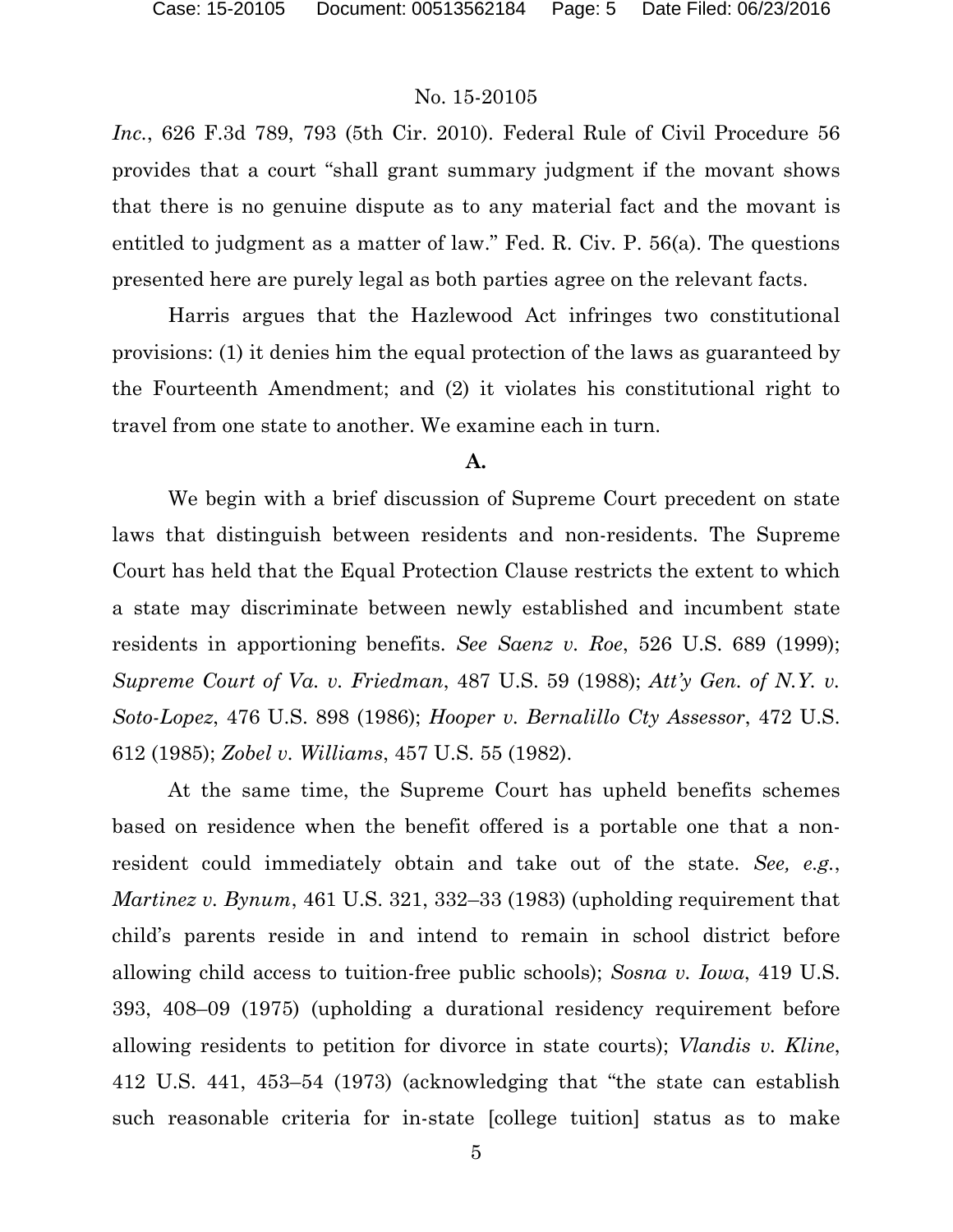virtually certain that students who are not, in fact, bona fide residents of the State, but who have come there solely for educational purposes, cannot take advantage of the in-state rates."); *Starns v. Malkerson*, 401 U.S. 985 (1971) (affirming a judgment upholding Minnesota's residency requirement for tuition benefits); *see also Buchwald v. Univ. of N.M. Sch. of Med.*, 159 F.3d 487, 499 (10th Cir. 1998) (upholding preferential admissions to medical school for residents of New Mexico based on the duration of their residence in the state).

Even in decisions that ultimately overturned waiting periods or residency requirements, the Court has been careful to observe that states can impose certain residency requirements without constitutional impediment. *See, e.g.*, *Shapiro v. Thompson*, 394 U.S. 618, 638 n.21 (1969) (invalidating a one-year waiting period for public assistance while acknowledging the permissibility of "residence requirements determining eligibility to vote, eligibility for tuition-free education, to obtain a license to practice a profession").

Unfortunately, it is difficult to draw direct guidance from the decisions overturning state laws as unlawfully discriminatory against out-of-state citizens. These decisions lack a clear statement of rule and have often been fractured, with several justices concluding the programs violated the Equal Protection Clause, several justices concluding the programs violated the right to travel, and several justices concluding the programs violated no constitutionally protected rights.

Early cases assessing fixed-point residency requirements for public benefits addressed the statutes as potential violations of the Equal Protection Clause. *See Zobel*, 457 U.S. at 60 ("When a state distributes benefits unequally, the distinctions it makes are subject to scrutiny under the Equal Protection Clause of the Fourteenth Amendment."); *Hooper*, 472 U.S. at 618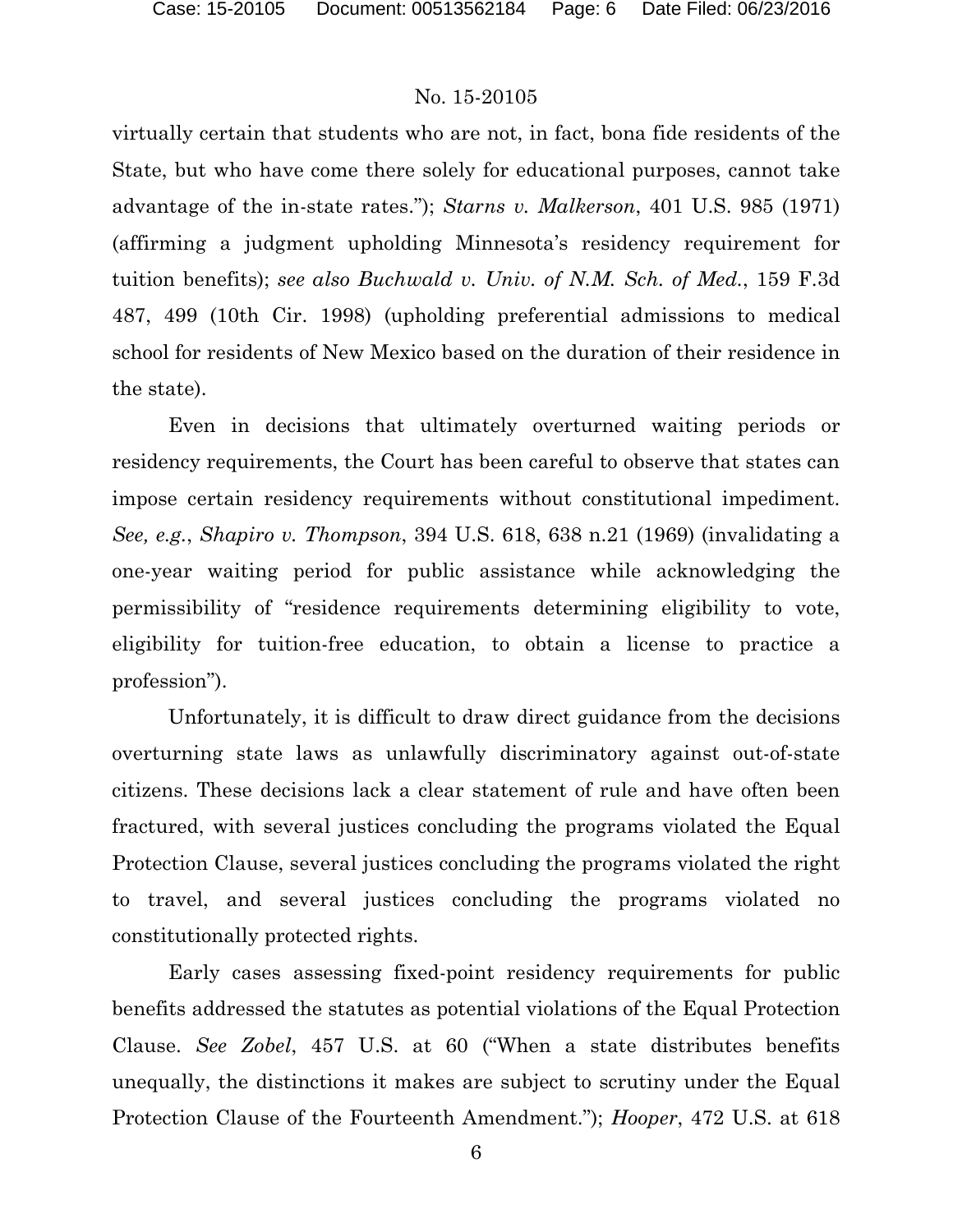### No. 15-20105

(quoting the same passage from *Zobel*). Although later cases have considered a plaintiff's right to travel, some members of the Court continued to use the Equal Protection Clause as the correct framework for such challenges. *Soto-Lopez*, 476 U.S. at 913 (Burger, C.J., concurring) ("Because this case involves a distinction between residents based on when they first established residence in the State … we must subject this case to equal protection analysis." (internal quotation marks omitted)); *id.* at 916 (White, J., concurring) ("I agree with Justice O'Connor that the right to travel is not sufficiently implicated in this case to require heightened scrutiny."). In the three cases considering fixed-point residency requirements, the Court used rational basis review. *Zobel*, 457 U.S. at 60; *Hooper*, 472 U.S. at 618; *Soto-*Lopez, 47[6](#page-6-0) U.S. at 904.<sup>6</sup> Therefore we do the same.

#### **B.**

Harris contends that the distinctions made in the Hazlewood Act between resident veterans who enlisted in Texas or resided in Texas at the time of their enlistment and resident veterans of Texas who entered the armed forces elsewhere is irrationally discriminatory and violates the Fourteenth Amendment's guarantee of equal protection of the laws. The Equal Protection Clause provides that "[n]o State shall … deny to any person within its jurisdiction the equal protection of the laws." U.S. Const. amend. XIV, § 1. The clause "does not forbid classifications" because "most laws differentiate in some fashion between classes of persons." *Nordlinger v.* 

<span id="page-6-0"></span><sup>6</sup> The *Soto-Lopez* plurality suggested that the appropriate standard in *Hooper* and *Zobel* was strict scrutiny but that strict scrutiny was not necessary because the statutes in those cases also failed rational basis review. *Soto-Lopez*, 476 U.S. at 903–04. Only four justices, however, joined that plurality and supported the use of strict scrutiny in *Soto-Lopez*. Chief Justice Burger and Justice White regarded equal protection as the correct framework. *Id.* at 912 (Burger, C.J., concurring); *id.* at 916 (White, J., concurring).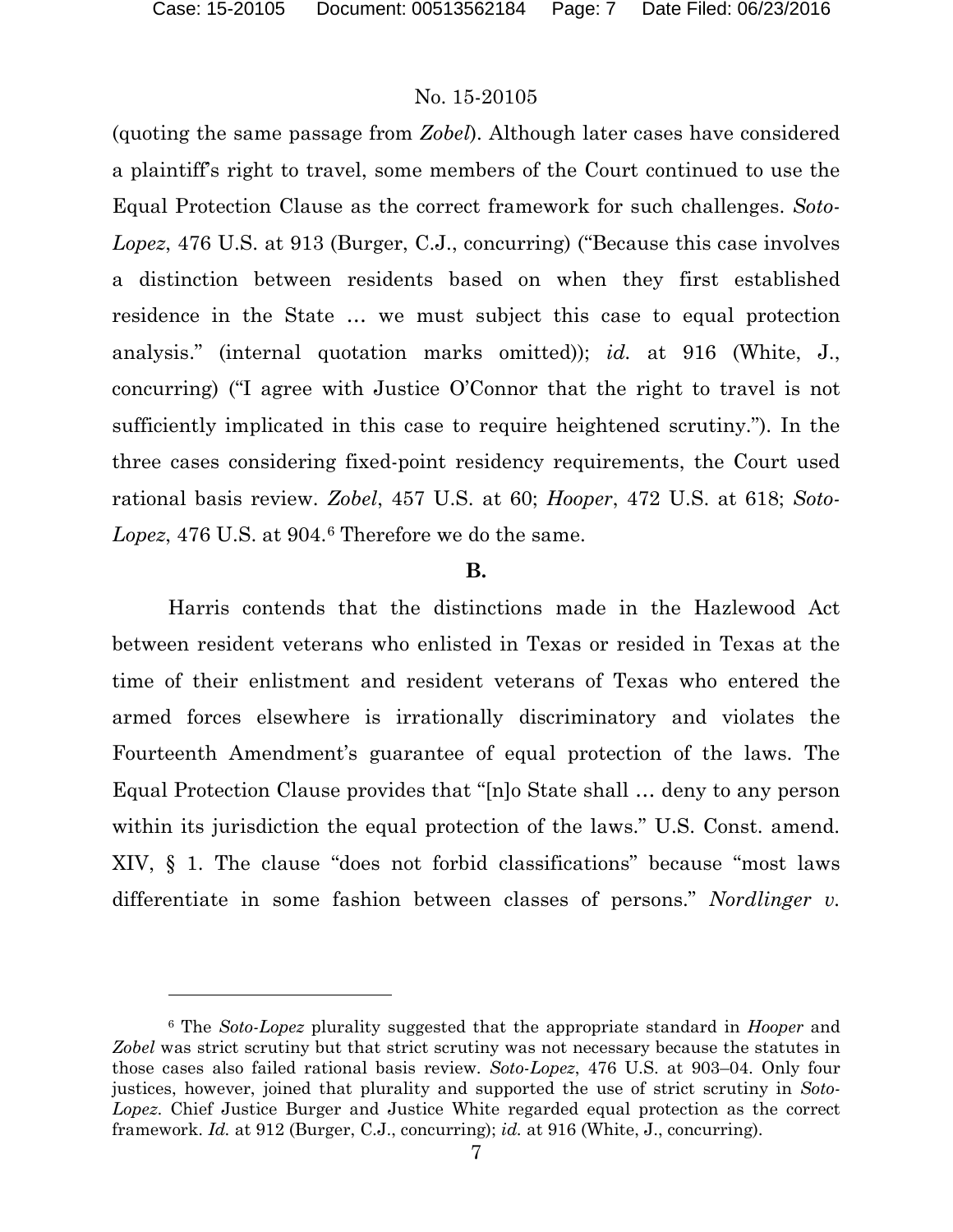*Hahn*, 505 U.S. 1, 10 (1992). "It simply keeps governmental decision makers from treating differently persons who are in all relevant respects alike." *Id.*

In cases that do not implicate suspect classes or fundamental rights, "[t]he appropriate standard of review is whether the difference in treatment between [classes] rationally furthers a legitimate state interest." *Id.* at 11. Statutory classifications are given broad deference under rational basis review and will survive "if there is any reasonably conceivable state of facts that could provide a rational basis for the classification." *Heller v. Doe*, 509 U.S. 312, 320 (1993). Texas is under no obligation to prove its reasons; it need only offer them. "'The burden is on the one attacking the legislative arrangement to negative every conceivable basis which might support it' whether or not the basis has a foundation in the record." *Id.* at 320–21 (quoting *Lehnhausen v. Lake Shore Auto Parts Co.*, 410 U.S. 356, 364 (1973)). Classifications survive rational basis review "even when there is an imperfect fit between means and ends." *Heller*, 509 U.S. at 321.

Harris, arguing the Act lacks a rational basis, relies on a trio of Supreme Court cases addressing fixed-point residency standards. In *Zobel*, the Court considered whether an Alaska statute dividing oil revenues among residents based on the number of years of their residency in Alaska was constitutionally permissible. 457 U.S. at 56–58. The Court held that the tiered payment system based on years of residency lacked a rational basis and was impermissible. *Id.* at 65.

*Zobel* was quickly followed by *Hooper* and *Soto-Lopez*. In *Hooper*, the Court considered a New Mexico statute, passed in 1981, that provided property tax exemptions for veterans of the Vietnam War living in New

8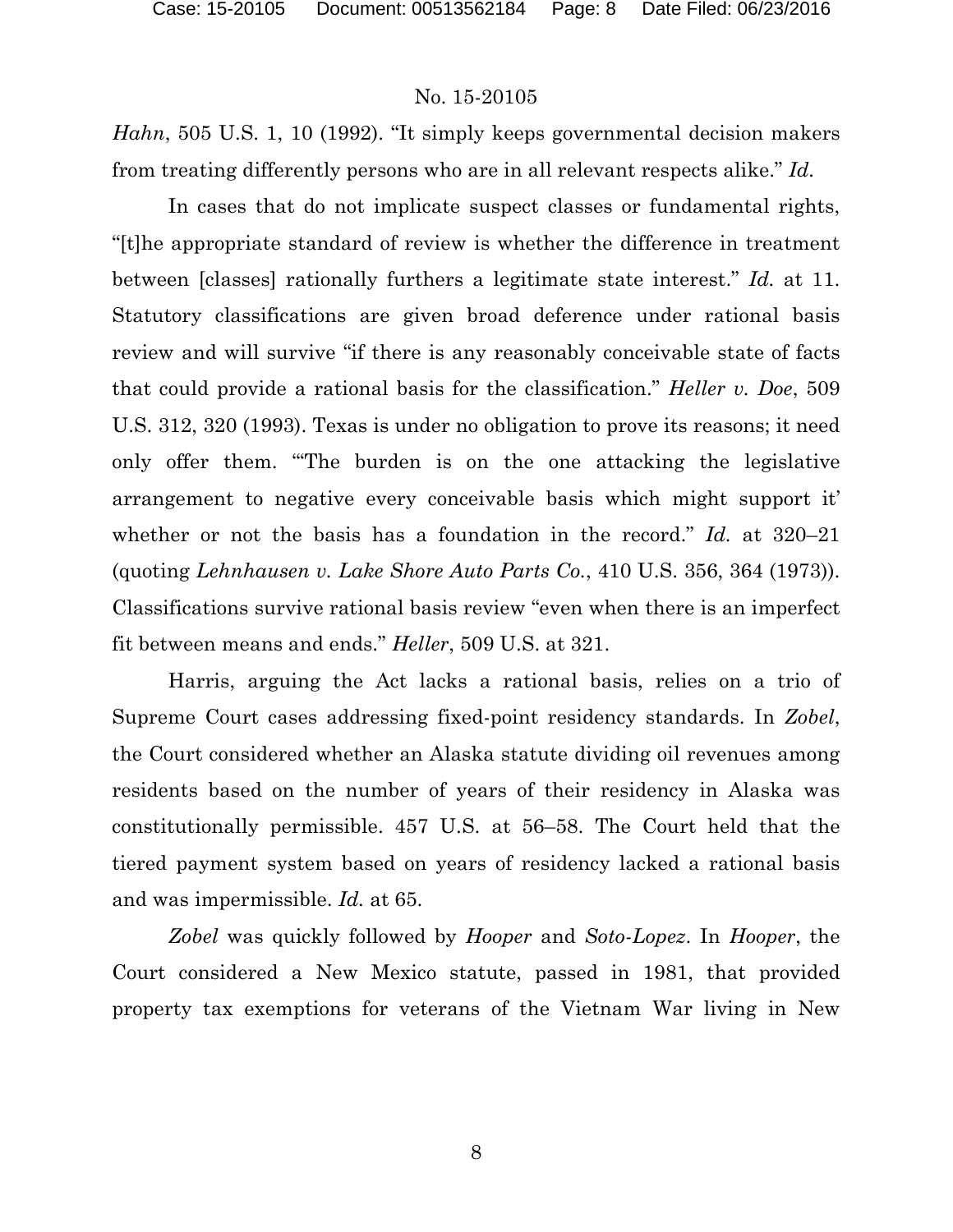#### No. 15-20105

Mexico who had been residents on May 6, 1976.[7](#page-8-0) *Hooper*, 472 U.S. at 616–17. New Mexico argued that the property exemption "encourage[d] veterans to settle in the State and ... serveld as an expression of the state's appreciation to its 'own citizens for honorable military service.'" *Id.* at 618. New Mexico also suggested the statute "assist[ed] veterans who, as New Mexico citizens, were dependent on the State during a time of upheaval in their lives." *Id.* at 619 (internal quotation marks omitted). Because New Mexico set the fixed-point long after it had passed, the Court quickly dismissed the argument based on encouraging veterans to settle in the state. *Id*. The Court accepted that the second goal, honoring veterans for their service, was "plainly legitimate." *Id.* at 620 (adding "only recently, we observed that 'our country has a longstanding policy of compensating veterans for their past contributions by providing them with numerous advantages.'" (quoting *Regan v. Taxation with Representation of Wash.*, 461 U.S. 540, 551 (1983))). New Mexico's statute failed rational basis review, however, because it did not "require any connection between the veteran's prior residence and military service." *Id.* at 622. A person who was born in New Mexico but left the state as an infant would be eligible for the benefit immediately upon his return while a veteran immigrating to the state immediately after his term of service ended in June 1976 would not.[8](#page-8-1) The Court concluded that "[t]he State may not favor established residents over new residents based on the view that the state may take care of 'its own,' if such is defined by prior residence." *Id*. at 623.

<span id="page-8-0"></span><sup>7</sup> The tax exemption existed prior to 1981 with different residency restrictions. The fixed-point requirement was added in a 1981 amendment. *Hooper*, 472 U.S. at 614 n.2.

<span id="page-8-1"></span><sup>8</sup> The Supreme Court observed, in a footnote, that several courts had upheld Equal Protection challenges to statutes that, like the Hazlewood Act, conditioned benefits on residence in the state at the time of enlistment. Because the issue was not presented in *Hooper*, the Court made no determination on the validity of such benefit schemes. *Hooper*, 472 U.S. at 621 n.11.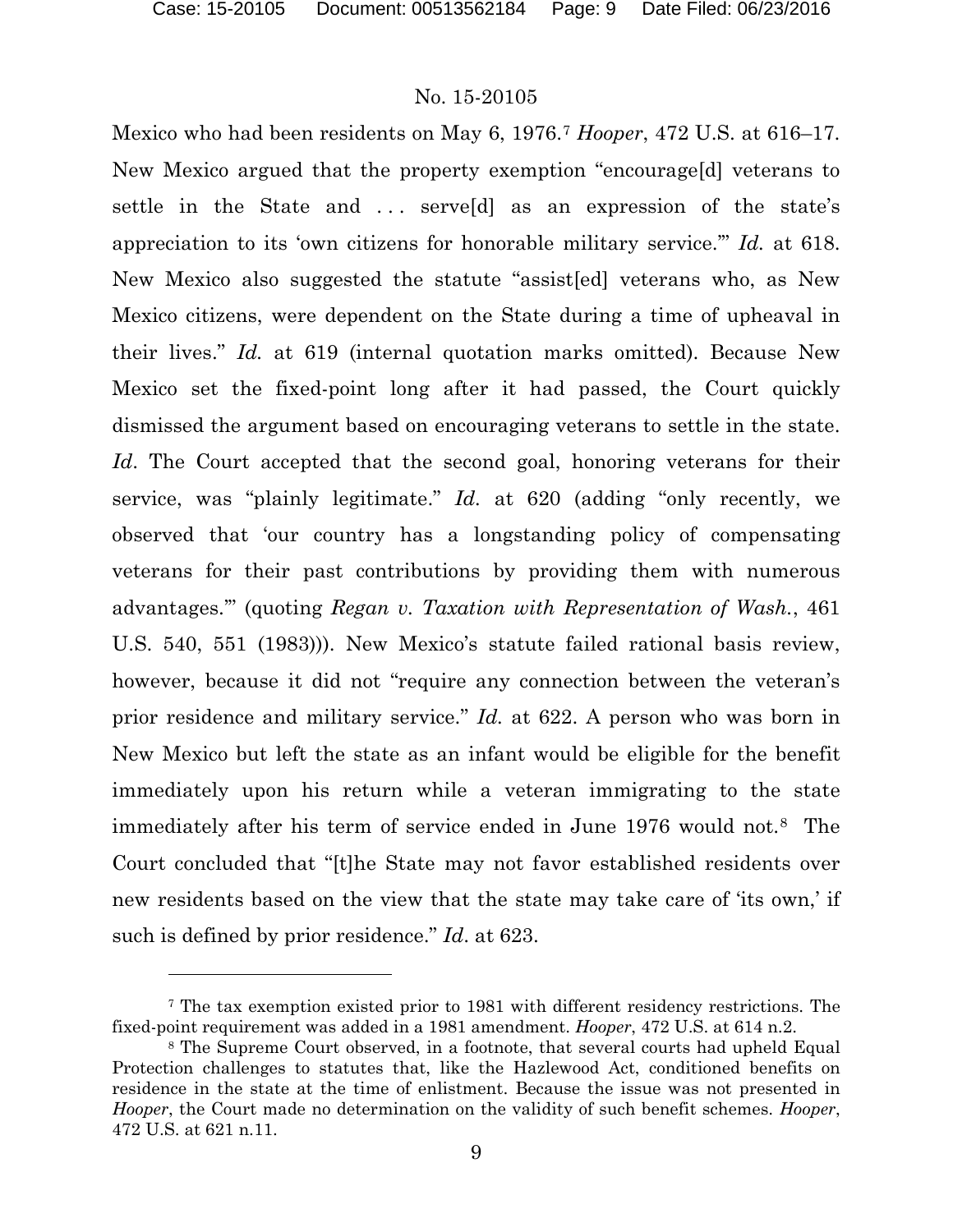l

## No. 15-20105

The following term, the Court considered a New York law which gave hiring preferences for civil service positions to resident veterans who had resided in New York at the time of their enlistment. *Soto-Lopez*, 476 U.S. at 900. New York offered four justifications for its fixed-point residence requirement:

(1) the encouragement of New York residents to join the Armed Services; (2) the compensation of residents for service in time of war by helping these veterans reestablish themselves upon coming home; (3) the inducement of veterans to return to New York after wartime service; and (4) the employment of a "uniquely valuable class of public servants" who possess useful experience acquired through their military service.

*Id.* at 909. Applying heightened scrutiny under the right to travel, four justices concluded other less restrictive means would accomplish the same end (for example, a statute with the same preference absent the fixed-point residency requirement). *Id.* at 910. Chief Justice Burger's concurrence, casting the decisive vote, argued heightened scrutiny was inappropriate and rested solely on the rational basis test. *Id.* at 914 (Burger, C.J., concurring).[9](#page-9-0) Both opinions questioned New York's arguments that the benefit encouraged enlistment (because it applied to inductees as well as enlistees) or that it aided reintegration (because it was not tied to a veteran's length of service). *Id*. at 910; *id.* at 914 (Burger, C.J., concurring). The concurring opinion also found wanting the state's arguments that the preference encouraged veterans to settle in the state (because having the preference without the residence requirement would encourage even more veterans to settle) or that the preference targeted veterans with a particular combination of local

<span id="page-9-0"></span><sup>9</sup> "When a fragmented Court decides a case and no single rationale explaining the result enjoys the assent of five Justices, 'the holding of the Court may be viewed as that position taken by those members who concurred in the judgments on the narrowest grounds.'" *Marks v. United States*, 430 U.S. 188, 193 (1977) (quoting *Gregg v. Georgia*, 428 U.S. 153, 169 n.15 (1976) (opinion of Stewart, Powell, and Stevens, J.J.)).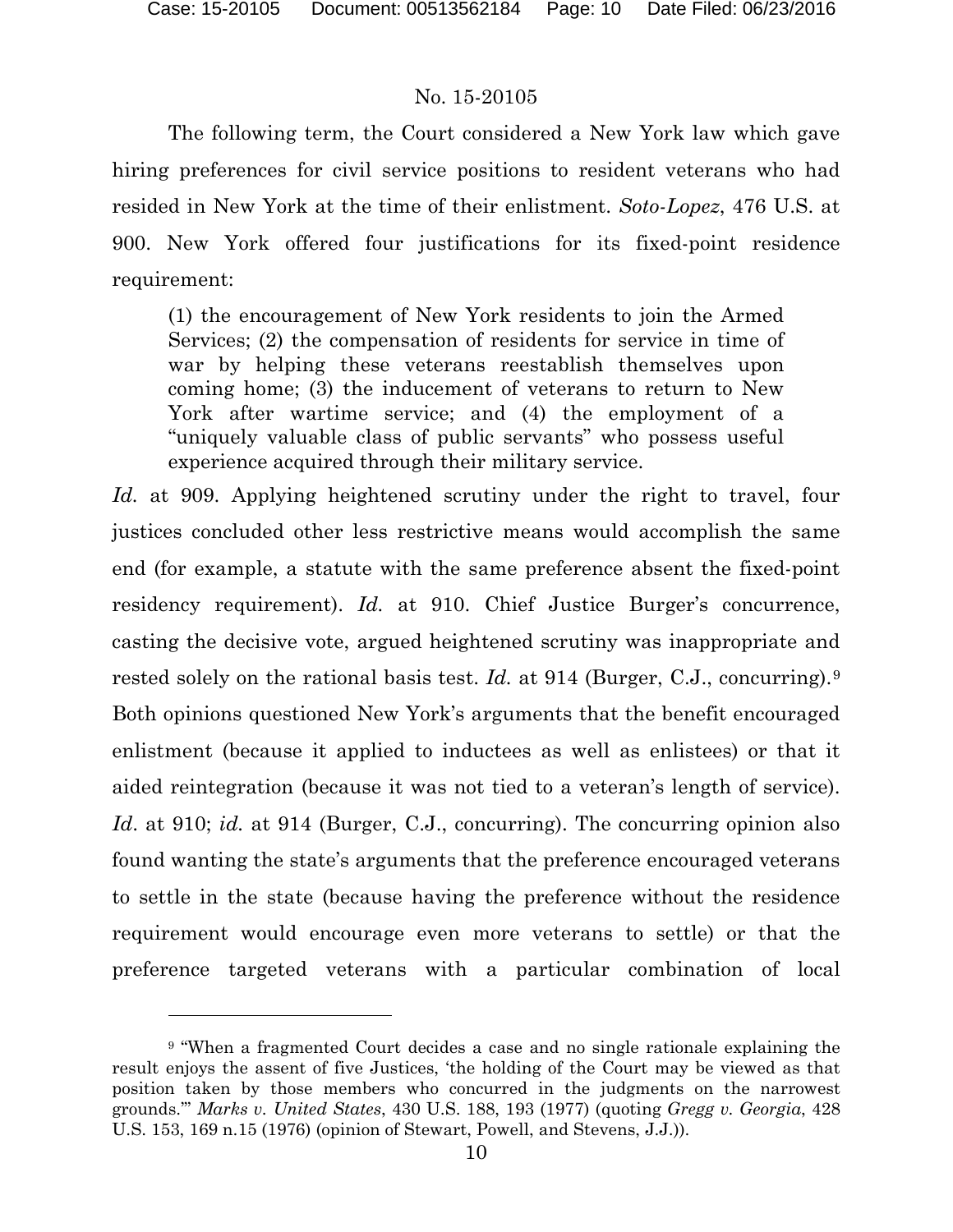knowledge and military skills (because all current resident veterans would combine local knowledge with military skills). *Id.* at 914–15.

Harris, like the district court, also points to two sources—a decision of the California Supreme Court considering a California benefits scheme and a withdrawn opinion of the Texas Attorney General—that are not binding on this court and that we do not find persuasive. *Del Monte*, 824 P.3d 632; Tex. Att'y Gen. Op. No. DM-468. *Del Monte*, however, considered only California's argument that the law was tailored to minimize expenditures and that its purpose was to "compensate[] and provide[] assistance to those who were residents when they made the sacrifice of entering active military service." 824 P.2d at 639. This focus casts the statute in a retrospective rather than prospective view. California, unlike Texas, did not argue that the statute's purpose was to create an educational incentive for Californians considering enlistment.

Harris also relies on a 1998 opinion of the Attorney General of Texas. The Attorney General's opinion considered only the arguments California advanced in *Del Monte* to defend the scheme on the basis of financial stability. It did not consider Texas's argument that the Act incentivizes enlistment and graduation. The memorandum, therefore, does not assist us in weighing the defenses of the Act that Texas argues here. We generally give "careful consideration" to the formal opinions of state attorneys general on questions of state law. *Welmaker v. Cuellar*, 37 S.W.3d 550, 552 (Tex. App.— Austin 2001, pet. denied) (collecting cases); *see Stenberg v. Carhart*, 530 U.S. 914, 941–42 (2000) (according state attorney general the same weight given by the relevant state's courts on a question of state law). We need not do so here, however, because the 1998 opinion no longer reflects the views of the Attorney General. During the course of this litigation it was withdrawn and replaced with a new opinion concluding that the incentives created by the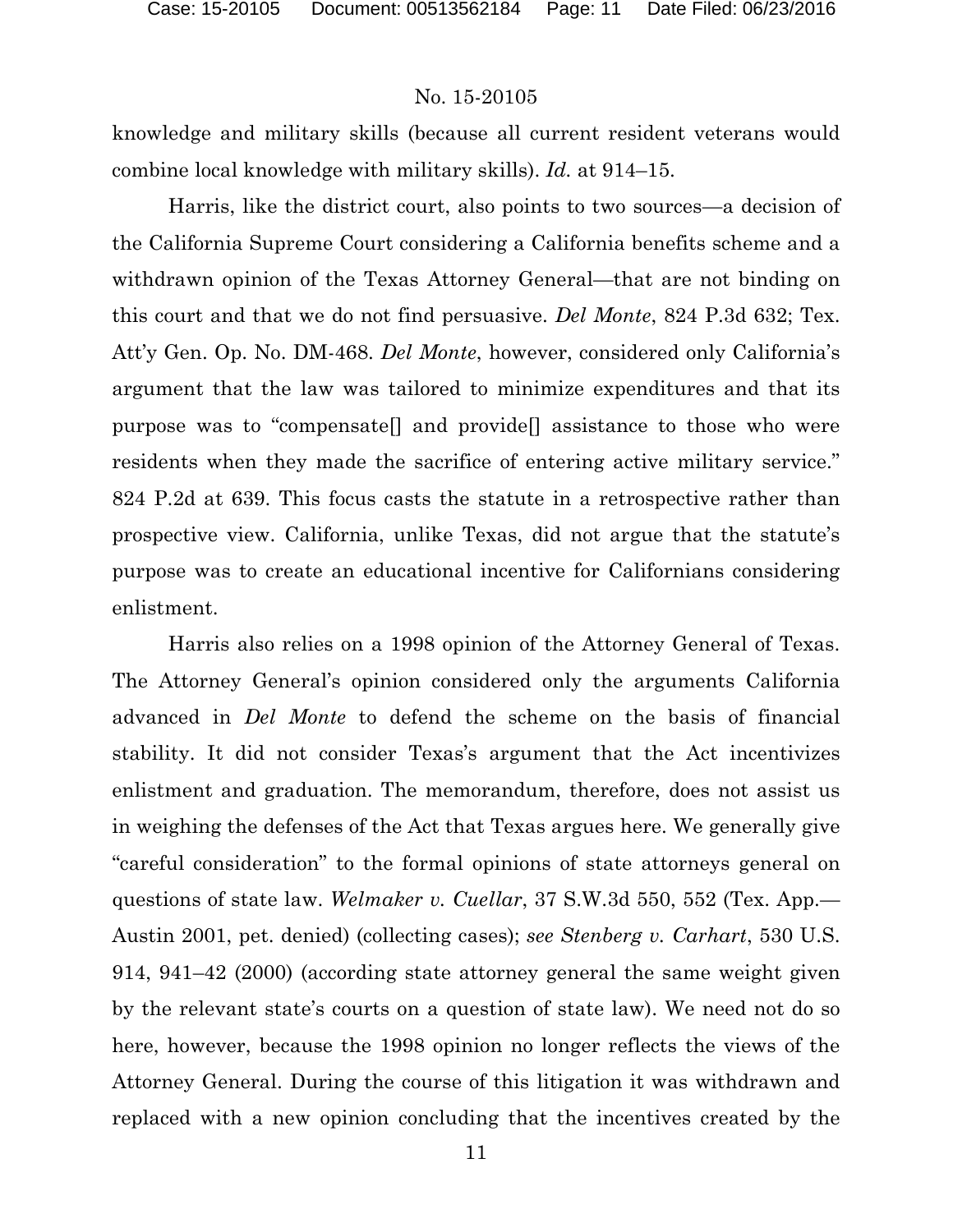Hazlewood Act do provide a rational basis for the distinctions created by the law. Tex. Att'y Gen. Op. No. KP-0015 (2015).

The current opinion of the Texas Attorney General does address the arguments raised in this case. After observing that the withdrawn opinion "dismiss[ed] all of the proffered state interests without discussion or analysis," the Attorney General noted that the Hazlewood Act, unlike the statutes in *Hooper*, *Zobel*, and *Soto-Lopez*, creates a prospective incentive. Tex. Att'y Gen. Op. No. KP-0015 at \*2. It further argued that the Act reasonably limits the allocation of a portable benefit to those residents most likely to remain in Texas after graduation, thereby preserving the financial resources of Texas taxpayers and maximizing the returns to the local economy. The parties disagree on the level of deference owed to an Attorney General's opinion issued after litigation on the question has commenced. Because our independent analysis leads us to agree with the current opinion of Texas's Attorney General, we need not determine whether deference is required.

### **C.**

We now turn to Texas's defense of the Hazlewood Act. Texas advances several justifications in defense of the Hazlewood Act's fixed-residency requirement. Texas distinguishes the Hazlewood Act from the benefits offered in *Soto-Lopez*, *Hooper*, and *Zobel* because the benefits Texas offers are prospective. Therefore, Texas argues that the Act creates a prospective incentive that serves two state interests in education and security by encouraging Texas high school students to graduate (because graduation is a prerequisite to enlistment) and to enlist. Texas argues the benefit is tailored to those individuals most likely to stay in Texas after receiving an education at Texas's expense. These are valid bases for the Hazlewood Act and are distinct from those rejected in *Soto-Lopez*, *Hooper*, and *Zobel*.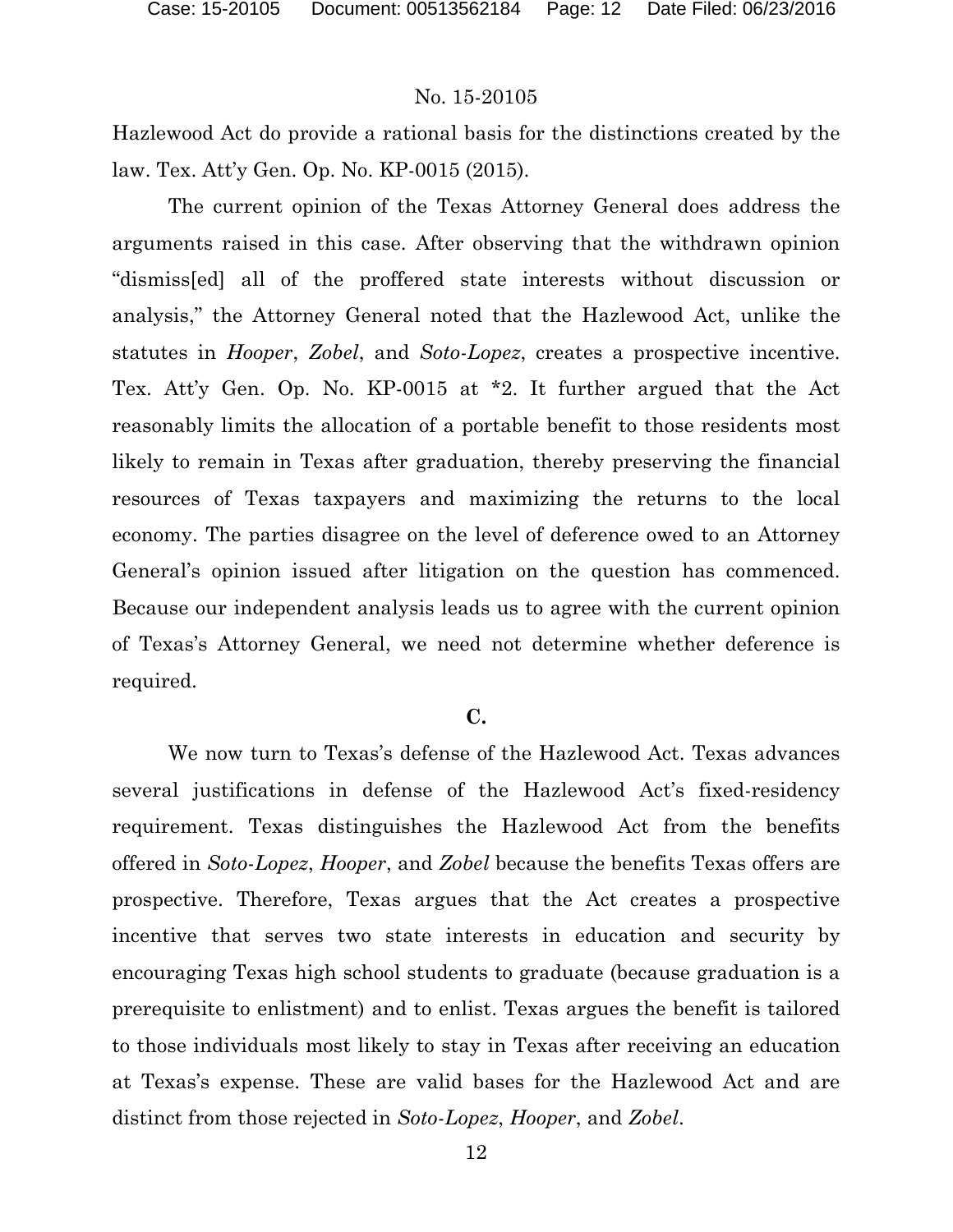l

## No. 15-20105

First, unlike the benefits offered in *Zobel* and *Hooper*, Hazlewood Act benefits are prospective rather than retroactive. They accrue to the Texas resident not at a single legislatively determined point in the past but rather whenever she enlists in the armed forces, whether she did so in 1996, like Harris, or does so tomorrow. A Texas high school student today may decide to complete school and enlist on the promise of the future benefit offered by the Hazlewood Act.[10](#page-12-0) In *Zobel* and *Hooper*, by contrast, the state picked a fixed point in the past, before the creation of the benefit, and tied benefits to residency at that moment. As a result, those legislative actions could have no incentivizing effect. *See Hooper*, 472 U.S. at 619 ("The legislature cannot plausibly encourage veterans to move to the State by passing such retroactive legislation."); *id.* at 623 (announcing its final holding, the Court said "[n]either the Equal Protection Clause, nor this Court's precedents, permit the state to prefer established resident veterans over newcomers in the *retroactive apportionment* of an economic benefit.") (emphasis added); *Zobel*, 457 U.S. at 65 ("The only apparent justification for the retrospective aspect of the program, 'favoring established residents over new residents,' is constitutionally unacceptable." (quoting *Vlandis*, at 412 U.S. at 450)). The district court erred by viewing the benefit retrospectively, as a reward offered for service, rather than prospectively, as an incentive offered to Texas students. Because the Hazlewood Act offers prospective benefits, it is not irrational for Texas to expect it to change the behavior of some Texans considering enlistment.

<span id="page-12-0"></span><sup>10</sup> Hazlewood benefits apply during periods of conflict recognized by the Texas Legislature. Such a period has existed since the attacks of September 11 and continues to exist today. Enlistment at any point will qualify a resident for benefits. If Texas chooses the close the conflict period that began with the attacks on September 11, 2001, prospective enlistees will have notice and may make a different decision.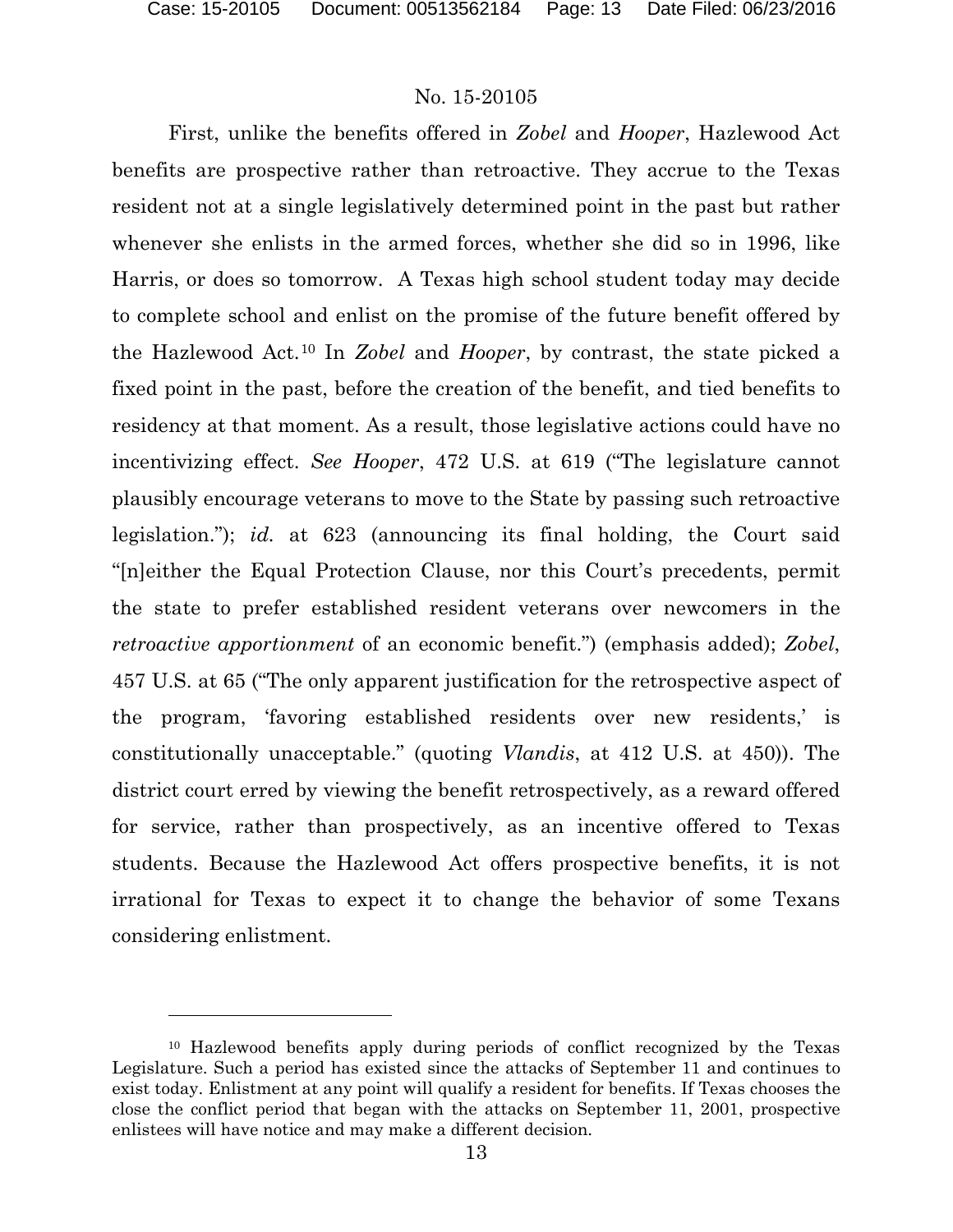Texas argues the prospective benefit advances two interests—education and security—by offering a benefit to residents considering enlistment. Texas has an obvious interest in encouraging its citizens to complete high school. *Brown v. Bd. of Educ. Of Topeka*, 347 U.S. 483, 493 ("Today, education is perhaps the most important function of state and local governments."). Because the military requires enlistees to obtain a high school diploma or equivalent, *see e.g.*, Army Reg. 601-210 (2–7), Texas can encourage students to complete their education by offering benefits to those students after their service is ended. Texas also has a rational interest in encouraging its citizens to enlist. Today's military is an all-volunteer force. *See* 50 U.S.C. § 3815(c); *Rostker v. Goldberg*, 453 U.S. 57 (1981). Because the military relies entirely on voluntary enlistment, Texas can promote national security by encouraging enlistment. By encouraging those who are willing to enlist, Texas can also reduce the possibility of conscription for other less willing Texans. When *Soto-Lopez* and *Hooper* were decided, many veterans had been drafted into service. The Court in both cases questioned the incentivizing effect of the challenged statutes because the statutes offered equal benefits to inductees and enlistees. *Soto-Lopez*, 476 U.S. at 910; *Hooper*, 472 U.S. at 614 & n.1. In the present day, without conscription, Texas can directly create an incentive for its citizens to enlist by offering them a benefit without any need to distinguish between enlistees and inductees.

Therefore, Texas has at least two rational bases for the residency requirement in the statute. Offering Hazlewood benefits to veterans who first enter Texas after completing their service would not advance either of these legislative interests. Although the district court was correct to observe that a state's financial interests alone may be an insufficient reason to separate potential beneficiaries, the state's financial interests are a sufficient reason to

14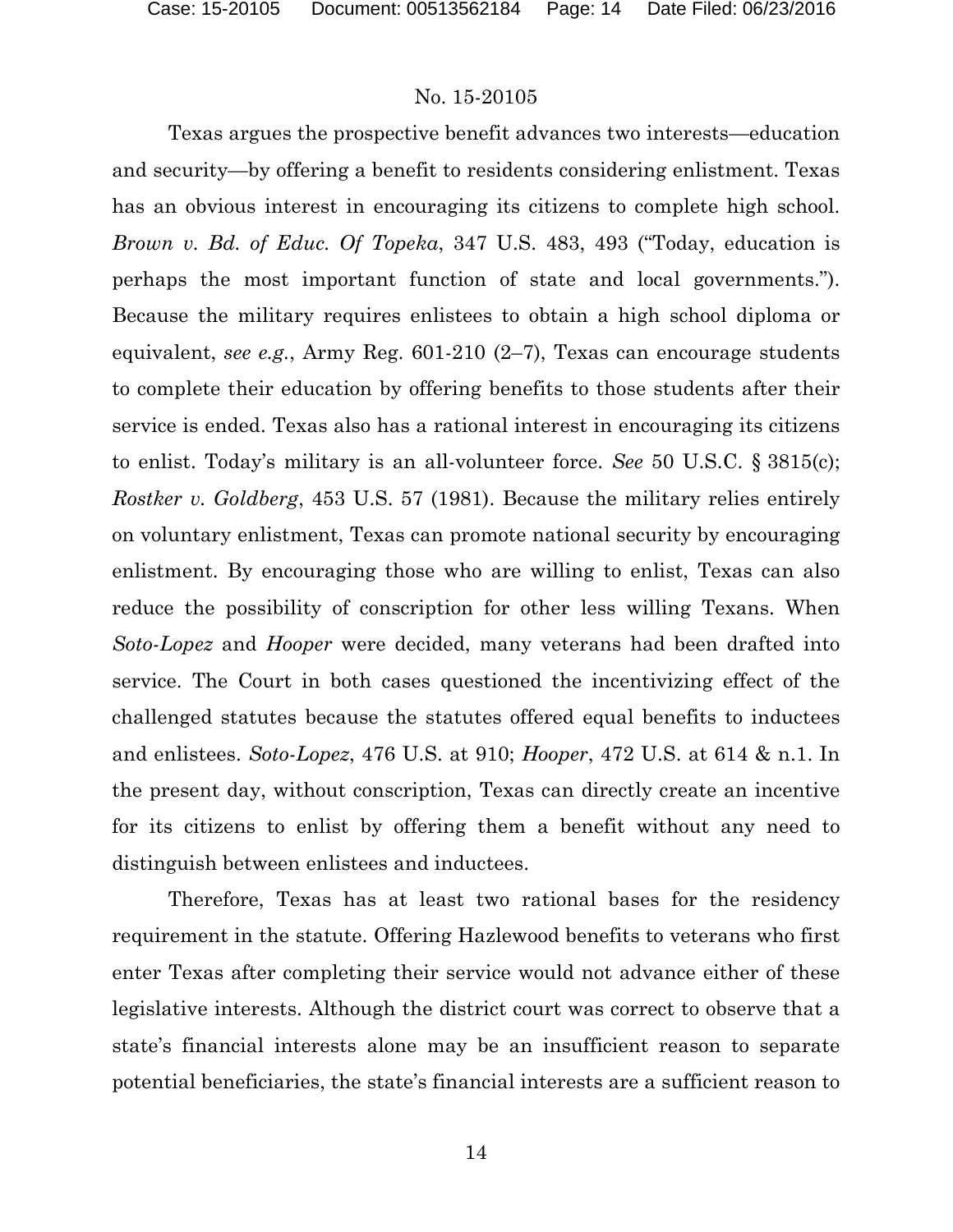limit a benefit to the cases in which the benefit actually serves Texas's interest.

Texas, unlike New Mexico, New York, and Alaska, does not rely on the state's interest in "taking care of its own" to justify the program. Rather, Texas advances the program as a means of incentivizing behavior taking place *before* entry into the military (finishing high school or the act of enlisting itself). The Supreme Court has made clear that a fixed-point residency requirement is highly suspect if the state's sole objective is rewarding past service. On the other hand, when the state's purpose is to encourage enlistment, a fixed-point residency requirement is perfectly rational. Offering benefits to non-Texans who enlist would not further Texas's interest in advancing the education or enlistment of its citizens. Such a gratuitous benefit would merely reduce the resources the state can use to achieve its educational goals. Texas need not explain, as the district court demanded, "how not providing benefits to veterans like Plaintiff furthers Texas's interest in its students' education." *Harris v. Cantu*, 81 F. Supp. 3d at 575. It is sufficient that Texas has a rational basis for offering benefits to Texas residents (promoting Texans' education and enlistment by Texans); that offering the same benefit to citizens who are residents of other states would not advance those interests; and that the financial burden of offering the benefit to residents of other states would reduce Texas's capacity to advance those same interests.

The fit between Texas's aims and the method used to obtain those aims need not be precise. "[E]ven if the classification involved here is to some extent both underinclusive and overinclusive, and hence the line drawn by [the state] imperfect, it is nevertheless the rule that in a case like this 'perfection is by no means required.'" *Vance v. Bradley*, 440 U.S. 93, 108

15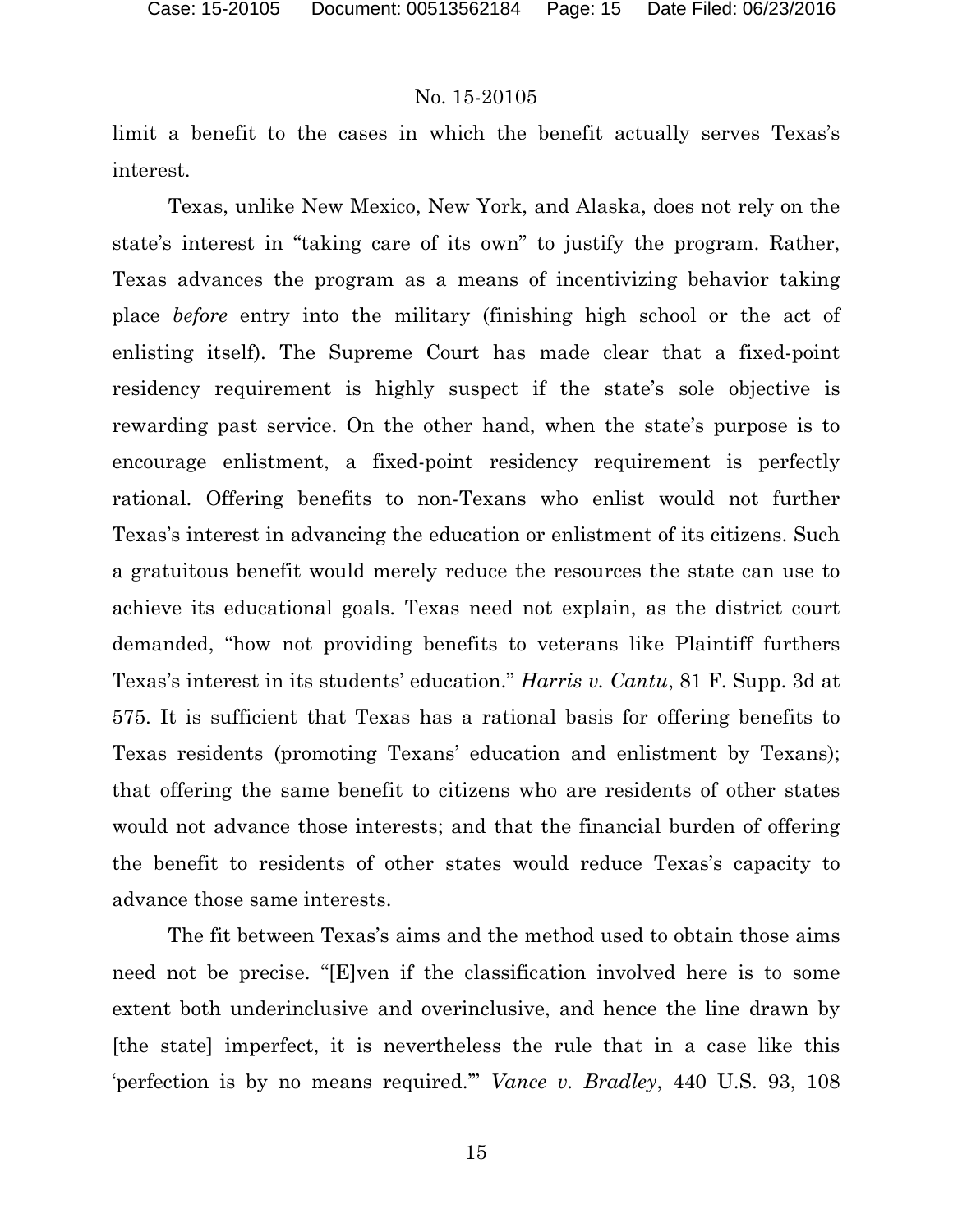(1979) (quoting *Phillips Chem. Co. v. Dumas Sch. Dist.*, 361 U.S. 376, 385 (1960)). We conclude that the Act has a rational basis.

#### **D.**

Harris next argues that Texas's fixed-point residency requirement is an impermissible restraint on his constitutional right to travel and suggests that the statute must fail under the strict scrutiny applied to restrictions on that right. This argument rests on the plurality opinion in *Soto-Lopez* and on *Saenz v. Roe*, 526 U.S. 489 (1999). The district court, after concluding the Hazlewood Act failed under rational basis review, did not reach Harris's right-to-travel argument. *Harris v. Cantu*, 81 F. Supp. 3d at 574.

The Supreme Court has identified three components of the "constitutional right to travel from one State to another." *Saenz*, 526 U.S. at 498 (quoting *United States v. Guest*, 383 U.S. 745, 757 (1966)).

It protects the right of a citizen of one State to enter and to leave another State, the right to be treated as a welcome visitor rather than an unfriendly alien when temporarily present in the second State, and, for those travelers who elect to become permanent residents, the right to be treated like other citizens of that State.

*Id*. at 500. The first element "may simply have been 'conceived from the beginning to be a necessary concomitant of the stronger Union the Constitution created.'" *Id*. at 501 (quoting *United States v. Guest*, 383 U.S. 745, 758 (1966)). The second element derives from Article IV's Privileges and Immunities Clause. *Id.*; U.S. Const. art. IV, § 2 ("The Citizens of each State shall be entitled to all Privileges and Immunities of Citizens in the several States."); *see also Paul v. Virginia*, 75 U.S. (8 Wall.) 168 (1868); *Corfield v. Coryell*, 6 F. Cas. 546 (Washington, Circuit Justice, C.C.E.D. Pa. 1823) (No. 3230). The third element of the right derives from the Fourteenth Amendment's Privileges and Immunities Clause. *Saenz*, 526 U.S. at 501; U.S. Const. amend. XIV, § 1 ("All persons born or naturalized in the United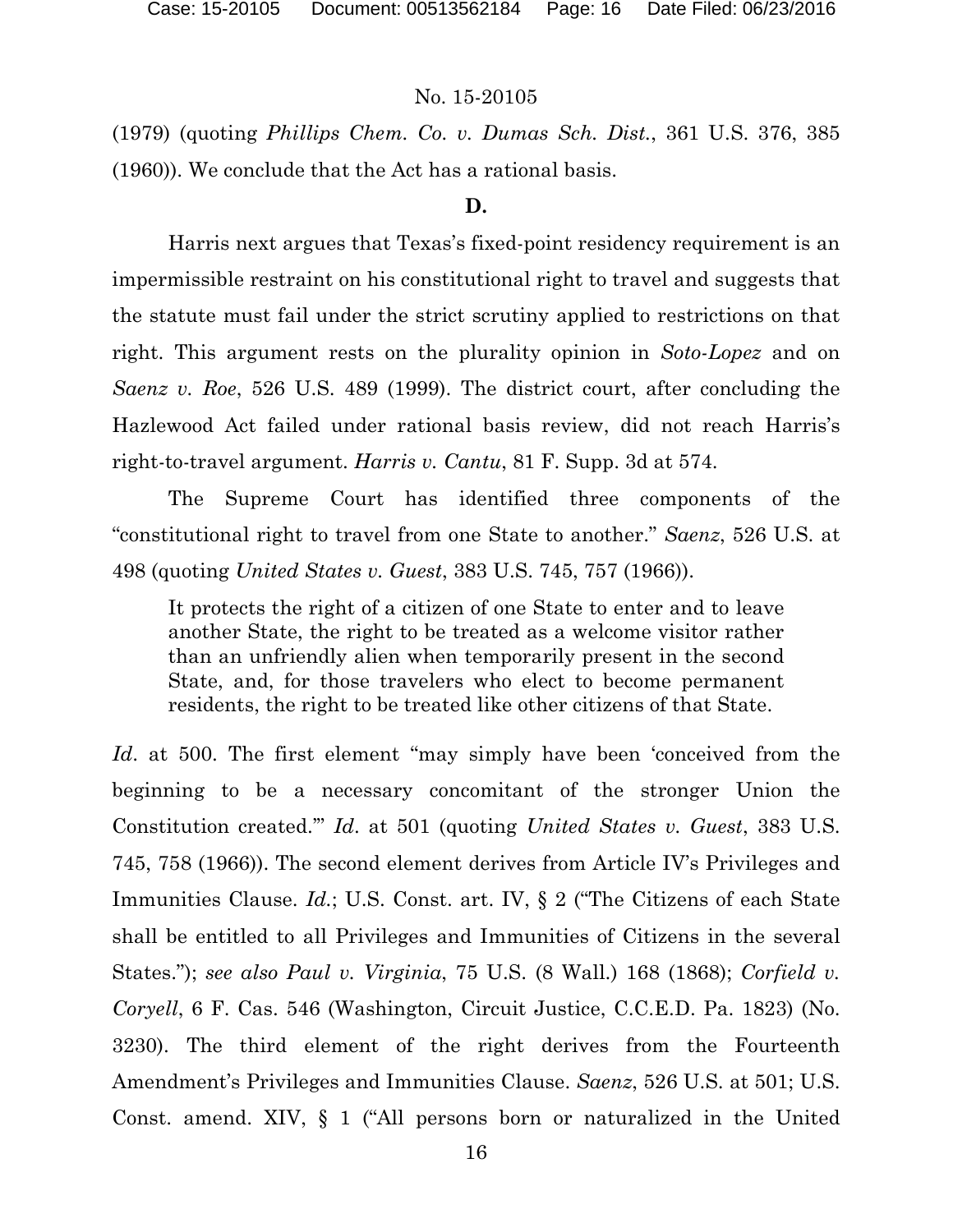### No. 15-20105

States, and subject to the jurisdiction thereof, are citizens of the United States and of the State wherein they reside. No state shall make or enforce any law which shall abridge the privileges or immunities of citizens of the United States . . . ."); *see Slaughter-House Cases*, 83 U.S. (16 Wall.) 36 (1872). As in *Saenz*, if any element of the right to travel is implicated here, it is the third—the ability of a person to take up residence in a new state and be treated on an equal basis with previously established residents.[11](#page-16-0)

The *Saenz* court defined this third prong of an individual's right to travel as "the right to be treated equally in her new State of residence."[12](#page-16-1) *Saenz*, 526 U.S. at 505. California's law, which limited welfare benefits for new entrants to California, failed because it created a huge number of classifications. New residents from outside the United States or those who had not been on welfare in their prior state of residence received California's full benefits while each new entrant who had been previously enrolled received the benefits of his state of origin for a year before moving to the full benefits offered Californians. In effect, the statute created fifty classes of California welfare beneficiaries. *Id.* Because California argued only that the statute promoted financial stability in defense of its law, the Court concluded that the law was really erected "to fence out the indigent." *Id.* at 506 ("Neither the duration of respondents' California residence, nor the identity

<span id="page-16-0"></span><sup>&</sup>lt;sup>11</sup> The Supreme Court did not expressly state the standard of review required when a state statute violates the right to travel. *Saenz*, 526 U.S. at 501–03. The Court's analysis of California's statute seemed to suggest that strict scrutiny would apply if the statute's purpose or effect was to create a disincentive to migration. *Id.* at 449. Because Plaintiff has shown neither that the Hazlewood Act was passed to create a disincentive nor that it has the effect of creating a disincentive, strict scrutiny is not demanded here.

<span id="page-16-1"></span><sup>&</sup>lt;sup>12</sup> The dissenting Justices insisted the traditional understanding still held, namely, that "the right to travel clearly embraces the right to go from one place to another, and prohibits States from impeding the free interstate passage of citizens." *Saenz*, 526 U.S. at 511–12 (Rehnquist, C.J., dissenting).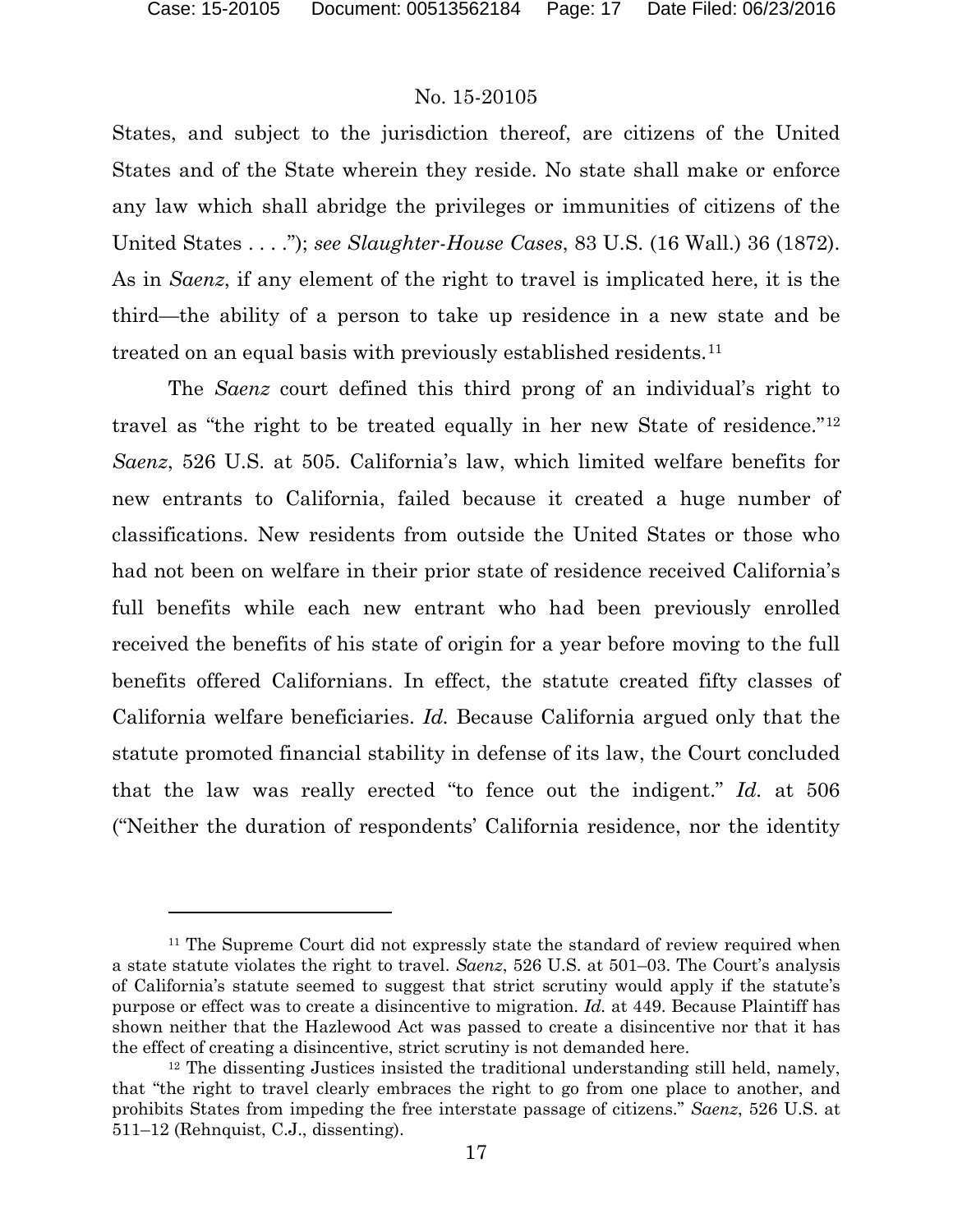of their prior States of residence, has any relevance to their need for benefits.").

Applying the standards described in *Saenz* to the Hazlewood Act, we are not persuaded that the Act implicates the right to travel because it imposes no penalty on new entrants to the state. Even assuming, *arguendo*, that the right is implicated, the residency requirement in the Act is justified because the benefit in question, unlike the benefits considered in other right to travel cases, is a portable benefit that can be received in Texas and enjoyed long thereafter if the recipient chooses to immediately leave the state.

The Hazlewood Act is distinguishable from the welfare schemes struck down in *Saenz* and *Shapiro* on several grounds. First, as Justice Stevens, the author of *Saenz*, observed in *Soto-Lopez*:

A governmental decision to grant a special privilege to a minority group is less objectionable than a decision to impose a special burden on a minority. In a democracy the majority will seldom treat itself unfairly. In equal protection analysis, it is therefore appropriate to give some attention to the relative dimensions of favored and disfavored classes.

*Soto-Lopez*, 476 U.S. at 916–17 (Stevens, J., dissenting). This alone sets apart the Hazlewood Act, which provides a small number of Texans a benefit for which the vast majority of Texans will never qualify, from the scheme in *Saenz*, which set apart a small number of Californians as ineligible for a benefit all other Californians could obtain.

Second, the statutory schemes in both *Shapiro* and *Saenz* left new migrants in a worse position after entering their new homes than if they had remained in their prior states. The several statutes invalidated in *Shapiro* denied all benefits to new migrants for one-year (regardless of whether the migrant received benefits in his prior state of residence). *Shapiro*, 394 U.S. at 622–23. The California statute invalidated in *Saenz* offered new migrants the same payment they would have received in their prior state for their first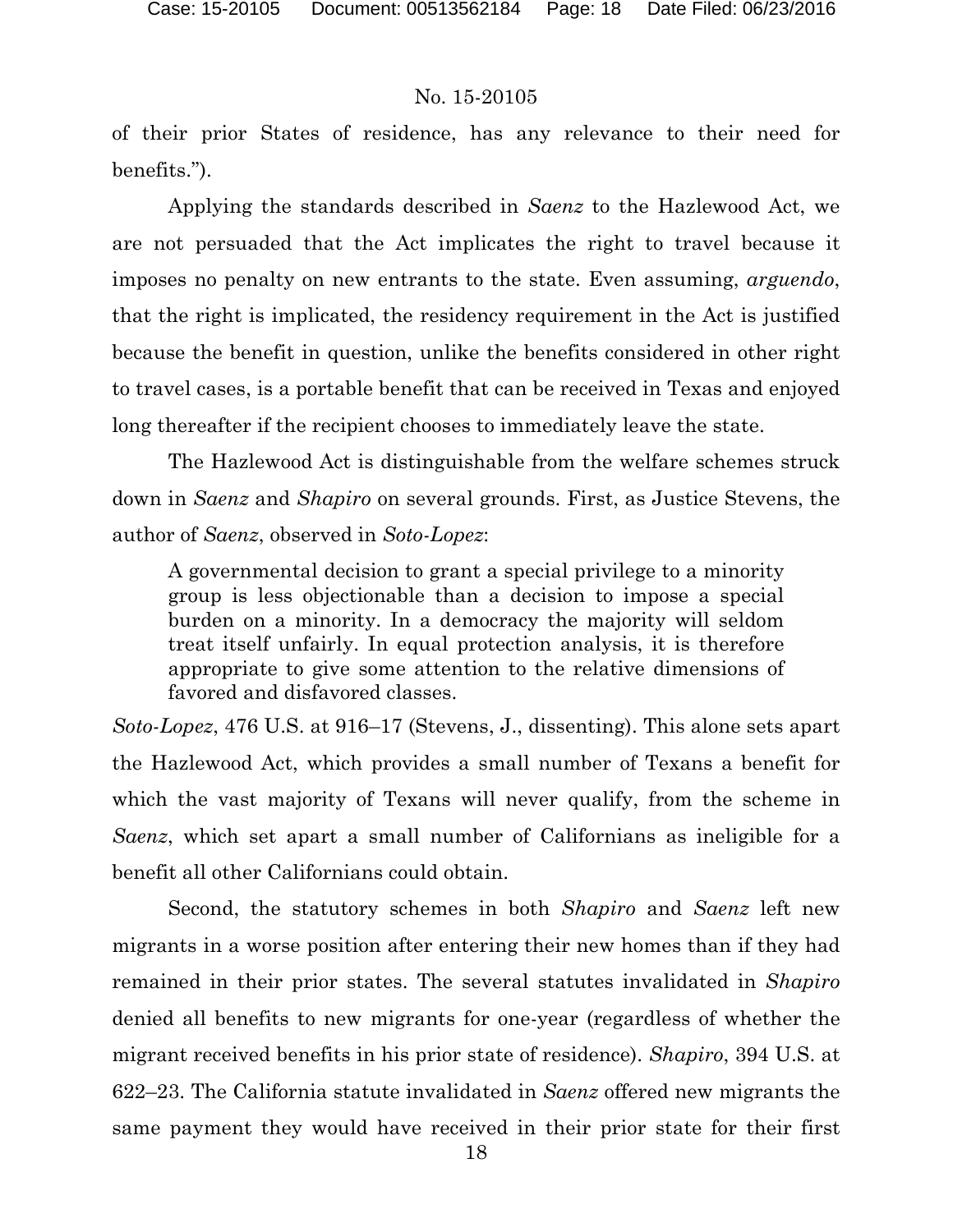### No. 15-20105

year in California before offering them the more generous support offered long-term California residents. *Saenz*, 526 U.S. at 493. As the *Saenz* Court observed, the high cost of living in California meant that most new migrants, offered the same nominal welfare payments, would have a decline in their quality of life. *Id.* at 494 n.2, 497, 506. By contrast, the new veteran migrant to Texas has lost nothing that he would have received in his prior state of residence because Texas is one of only two states to offer full tuition benefits to veterans.<sup>[13](#page-18-0)</sup>

Finally, in both *Shapiro* and *Saenz* the Supreme Court held that the right to travel was infringed on the basis of lower court findings suggesting "exclusion from the jurisdiction of the poor who need or may need relief was the specific objective of these provisions." *Shapiro*, 394 U.S. at 628; *see Saenz*, 526 U.S. at 496–97. No such findings exist here, nor could they, for the immigrant veteran has lost nothing that he would otherwise have received in his prior state of residence.

Even if the Act did implicate the right to travel, Texas has offered a sufficient justification for the restriction. The benefit offered by the Act—a college education—is something the beneficiary can take out of state immediately after receiving. In short, unlike a job in the civil service or a welfare check, it is a portable benefit. The benefits offered in *Hooper*, *Soto-Lopez*, and *Zobel* were not portable. New Mexico's property tax exemption, employment in New York's civil service, and Permanent Fund distributions in Alaska could not be taken out of state when the resident beneficiary departed. Similarly the welfare payments offered in *Saenz* and *Shapiro* depended on continuing residence in the state. A cash payment, although it

<span id="page-18-0"></span><sup>13</sup> Only Illinois offers a comparable benefit. 110 Ill. Comp. Stat. 947/40. Georgia, Harris's residence at the time of his enlistment, does not offer full tuition discounts, limiting their veterans to \$2,000 per year per deployment served for a maximum of \$8,000 per year. Ga. Code Ann. §§ 20-3-485 to -87 (2008).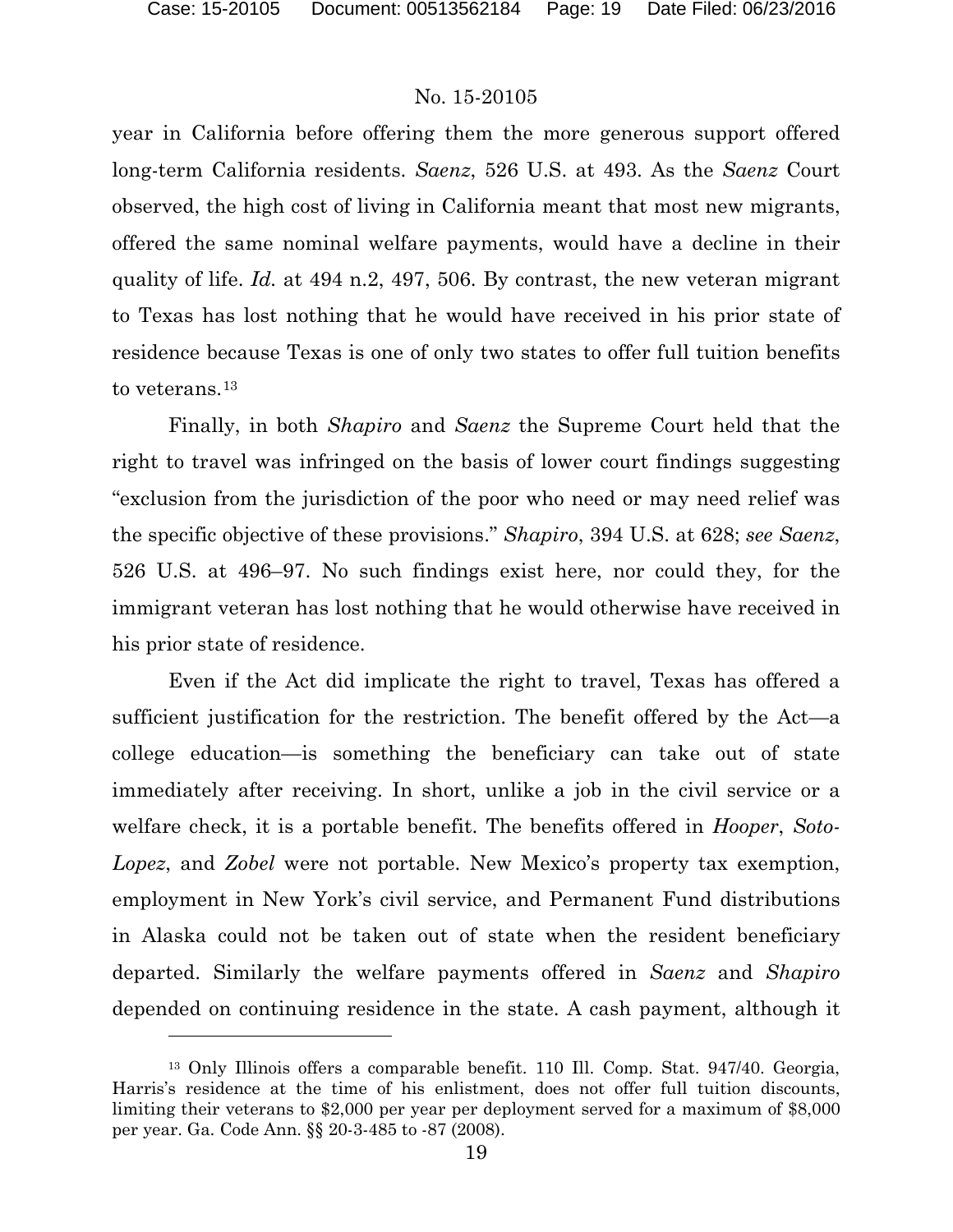may be essential to the recipient, does not have the lifelong impact of a college education. The degree Texas offers is something a veteran will take with her for the rest of her life even if she departs from Texas immediately after her graduation. Differentiating between classes of residents in *Hooper*, *Soto-Lopez*, *Zobel*, *Shapiro*, and *Saenz* served no purpose because the benefit was coterminous with the residency. Texas, on other hand, is trying to safeguard its investment by restricting Hazlewood benefits to those individuals most likely to stay in Texas after graduation.

The Supreme Court has never invalidated a residency requirement attached to a portable benefit and has expressly reserved state's ability to restrict access to portable benefits. *See Sosna*, 419 U.S. 407–08; *Vlandis*, 412 U.S. at 453–54. In *Saenz* itself, the Court distinguished the California statute from tuition benefit programs like the Hazlewood Act by observing that:

because whatever benefits [the plaintiffs] receive will be consumed while they remain in California, there is no danger that recognition of their claim will encourage citizens of other States to establish residency for just long enough to acquire some readily portable benefit, such as a divorce or a college education, that will be enjoyed long after they return to their original domicile.

526 U.S. at 505.

Finally, any incidental burden on the right to travel is lessened here because the benefit in question is purely a gratuity—Texas is under no constitutional obligation to provide any educational benefits to veterans. *Cf. Dunn v. Blumstein*, 405 U.S. 330, 339 n.8, 344 (1972) (invalidating waiting period on voter eligibility as infringement of right to travel because of voter protections in Fifteenth Amendment and Voting Rights Act).

Given the many distinctions between the Hazlewood Act's scheme and the statute rejected in *Saenz*, we decline to conclude that the Act infringes Harris's right to travel. To the extent Harris's right to travel is implicated, we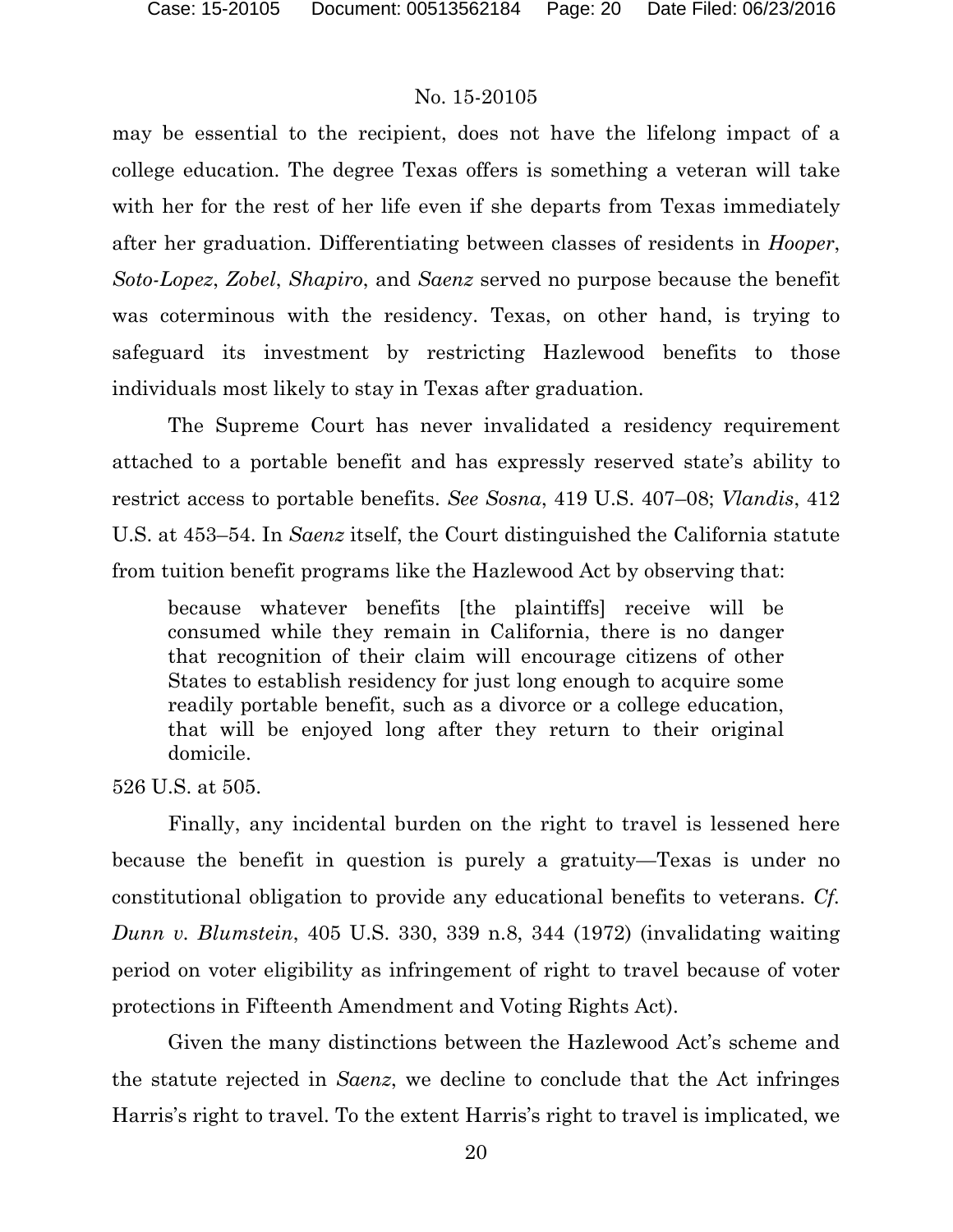believe Texas is justified in tying the receipt of a portable benefit to residency. The Act suffers no constitutional infirmity.

### **III.**

Texas has provided reasonable justifications for the qualifications used in the Hazlewood Act to advance its interests in promoting education and military service. Our task only permits us to assess whether Texas exceeded its constitutional power when it included a fixed-point residency requirement in the Hazlewood Act not to opine on whether the limitation is wise as a matter of public policy. Without a clearer indication from the Supreme Court that Texas's decisions violate constitutional provisions, we are hesitant to impose further restrictions on the sovereign power of the State to regulate its own education system. We therefore REVERSE the judgment of the district court.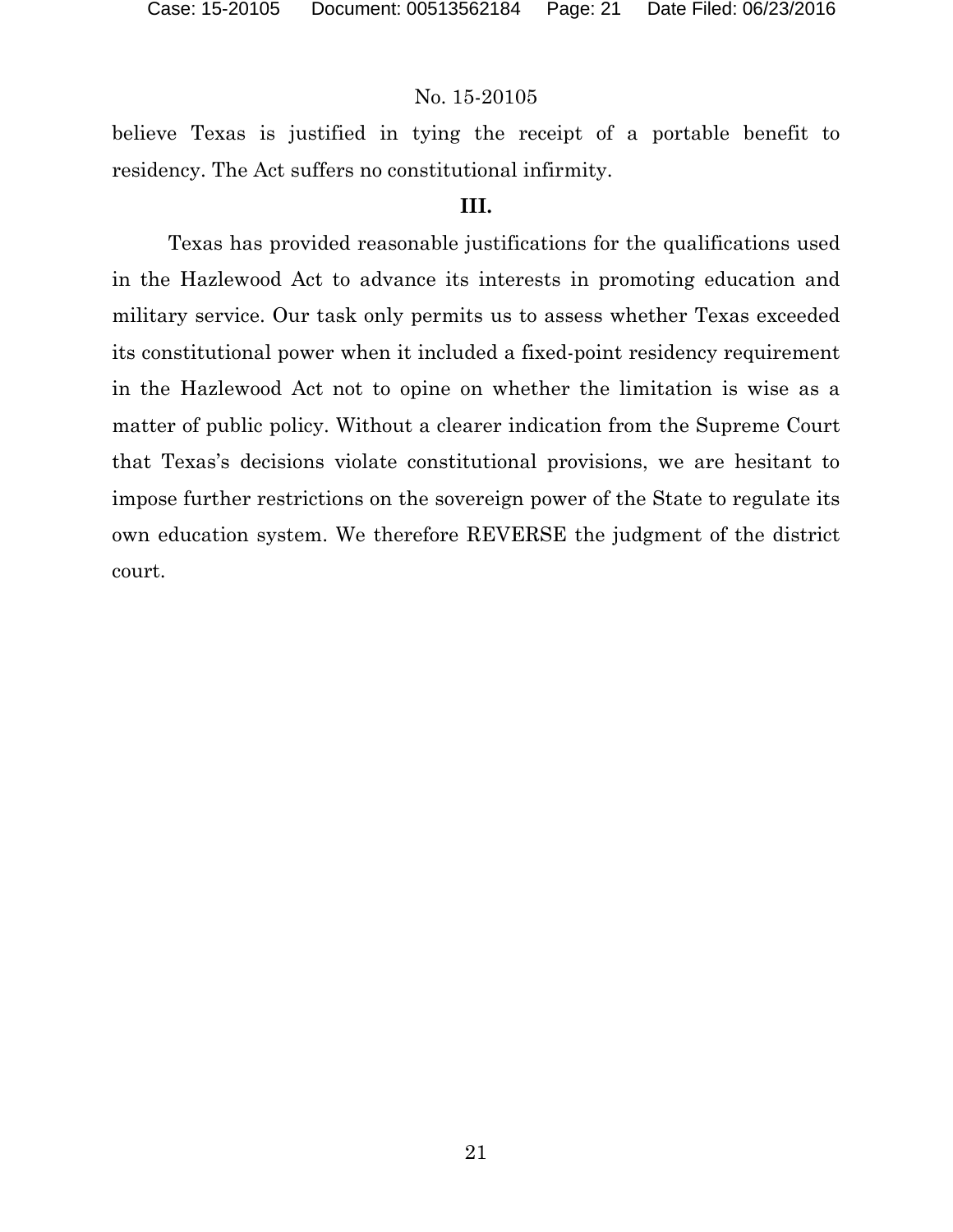# *United States Court of Appeals*

**FIFTH CIRCUIT OFFICE OF THE CLERK**

**LYLE W. CAYCE CLERK**

**TEL. 504-310-7700 600 S. MAESTRI PLACE NEW ORLEANS, LA 70130**

June 23, 2016

MEMORANDUM TO COUNSEL OR PARTIES LISTED BELOW

Regarding: Fifth Circuit Statement on Petitions for Rehearing or Rehearing En Banc

No. 15-20105 Keith Harris v. Texas Veterans Commission, et al USDC No. 4:14-CV-1312

---------------------------------------------------

Enclosed is a copy of the court's decision. The court has entered judgment under FED R. APP. P. 36. (However, the opinion may yet contain typographical or printing errors which are subject to correction.)

FED R. APP. P. 39 through  $41$ , and  $5<sup>TH</sup>$  CIR. R.s 35, 39, and  $41$  govern costs, rehearings, and mandates. **5TH CIR. R.s 35 and 40 require you to attach to your petition for panel rehearing or rehearing en banc an unmarked copy of the court's opinion or order.** Please read carefully the Internal Operating Procedures (IOP's) following FED R. APP. P. 40 and 5TH CIR. R. 35 for a discussion of when a rehearing may be appropriate, the legal standards applied and sanctions which may be imposed if you make a nonmeritorious petition for rehearing en banc.

Direct Criminal Appeals. 5<sup>TH</sup> CIR. R. 41 provides that a motion for a stay of mandate under FED R. APP. P. 41 will not be granted simply upon request. The petition must set forth good cause for a stay or clearly demonstrate that a substantial question will be presented to the Supreme Court. Otherwise, this court may deny the motion and issue the mandate immediately.

Pro Se Cases. If you were unsuccessful in the district court and/or on appeal, and are considering filing a petition for certiorari in the United States Supreme Court, you do not need to file a motion for stay of mandate under FED R. APP. P. 41. The issuance of the mandate does not affect the time, or your right, to file with the Supreme Court.

Court Appointed Counsel. Court appointed counsel is responsible for filing petition(s) for rehearing(s) (panel and/or en banc) and writ(s) of certiorari to the U.S. Supreme Court, unless relieved of your obligation by court order. If it is your intention to file a motion to withdraw as counsel, you should notify your client promptly, **and advise them of the time limits for filing for rehearing and certiorari**. Additionally, you MUST confirm that this information was given to your client, within the body of your motion to withdraw as counsel.